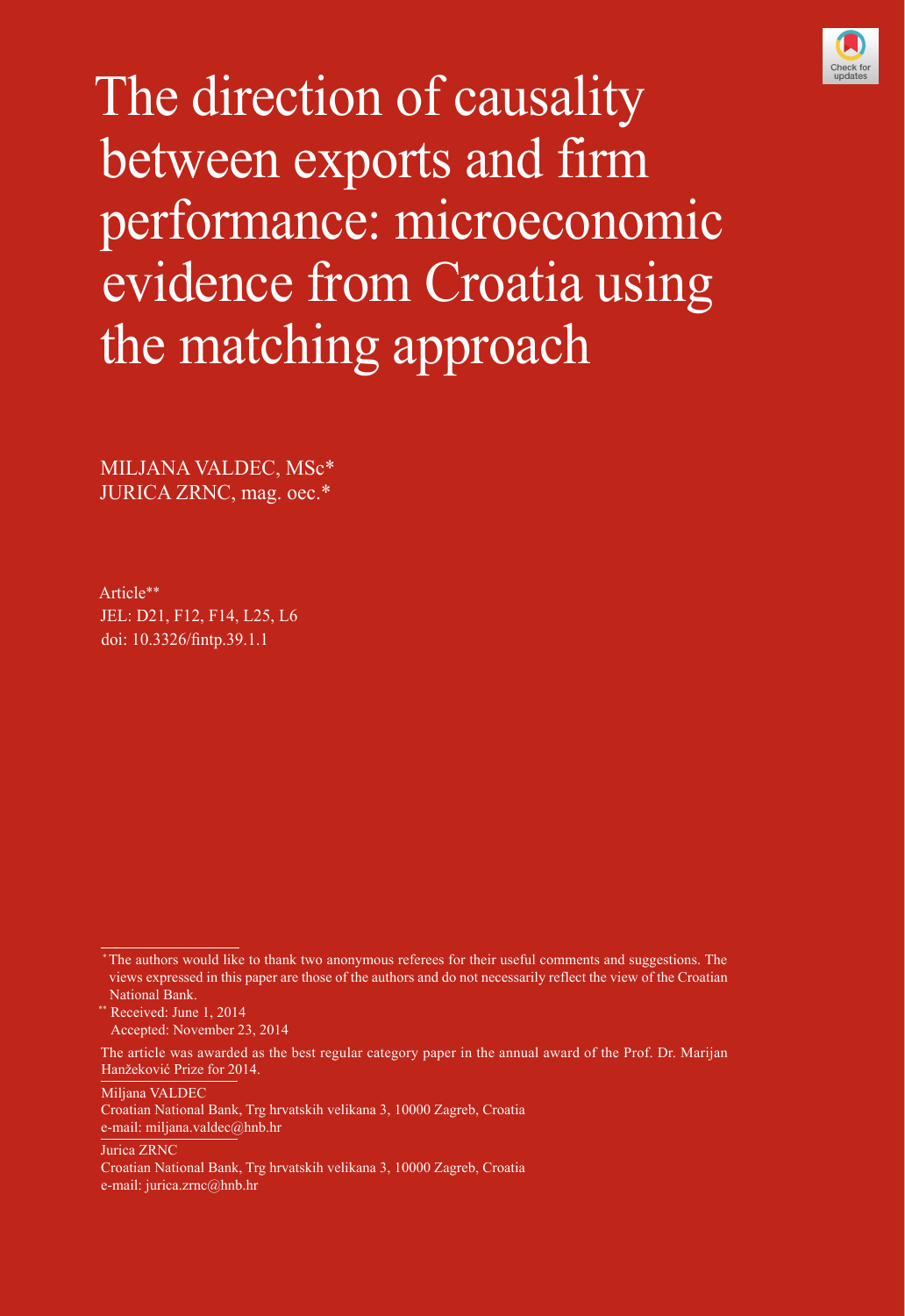# 2 **Abstract**

*This paper contributes to the literature by using propensity score matching to test for causal effects of starting to export on firm performance in Croatian manufacturing firm-level data. The results confirm that exporters have characteristics superior to those of non-exporters. In the main sample specification there is pervasive evidence of self-selection into export markets, meaning that firms are successful years*  before they become exporters. Using multiple firm performance indicators, panel *and cross section data models together with various sample specifications there is scant evidence on learning-by-exporting which holds true only in a few cases. On the other hand, higher sales growth is found to be a more conclusive distinguishing characteristic of new exporters. As in similar studies, we find that a part of the results depends on the number of export starters in the estimation sample.*

*Keywords: exports, learning-by-exporting, propensity score matching, productivity, self-selection*

#### **1 INTRODUCTION**

A strong export base is one of the key ingredients in generating sustainable long term growth. This is especially the case in developing and transition countries, where the well established link between the growth of real exports and real GDP has been influential in promoting outward-looking trade strategies. Although most of the evidence for the link between growth and exports is based on macro-level data, the characteristics of firms that actually export and most of the measures that policymakers have at their disposal are essentially microeconomic. Accordingly, it is crucial to determine the characteristics of exporters, why it is that some firms export and others do not, and how differences in export behaviour relate to productivity differences among firms.

In this paper we present the results of an extensive investigation of exporters by using a firm-level dataset covering the Croatian manufacturing sector which spans the period from 2002 until 2012. The novelty of the paper arises from the fact that this is one of the first analyses that examines closely the productivity and trade nexus on a firm-level basis in Croatia. In this paper we try to determine what kind of firms enter export markets and how exporting affects their performance (total factor productivity, sales, wages, labour productivity, etc.) and how this compares with that of non-exporters. Each empirical section consists of multiple robustness checks along various dimensions, including a number of econometric models, variables and sample specifications.

While it is well established that exporters tend to outperform non-exporters, the direction of causality is still not fully investigated. This paper proceeds to document the so called exporter premium, and then tests for two usual hypotheses in the trade literature; self-selection and learning-by-exporting. Firstly, firms may exhibit strong productivity growth years before they enter the export market, so

and is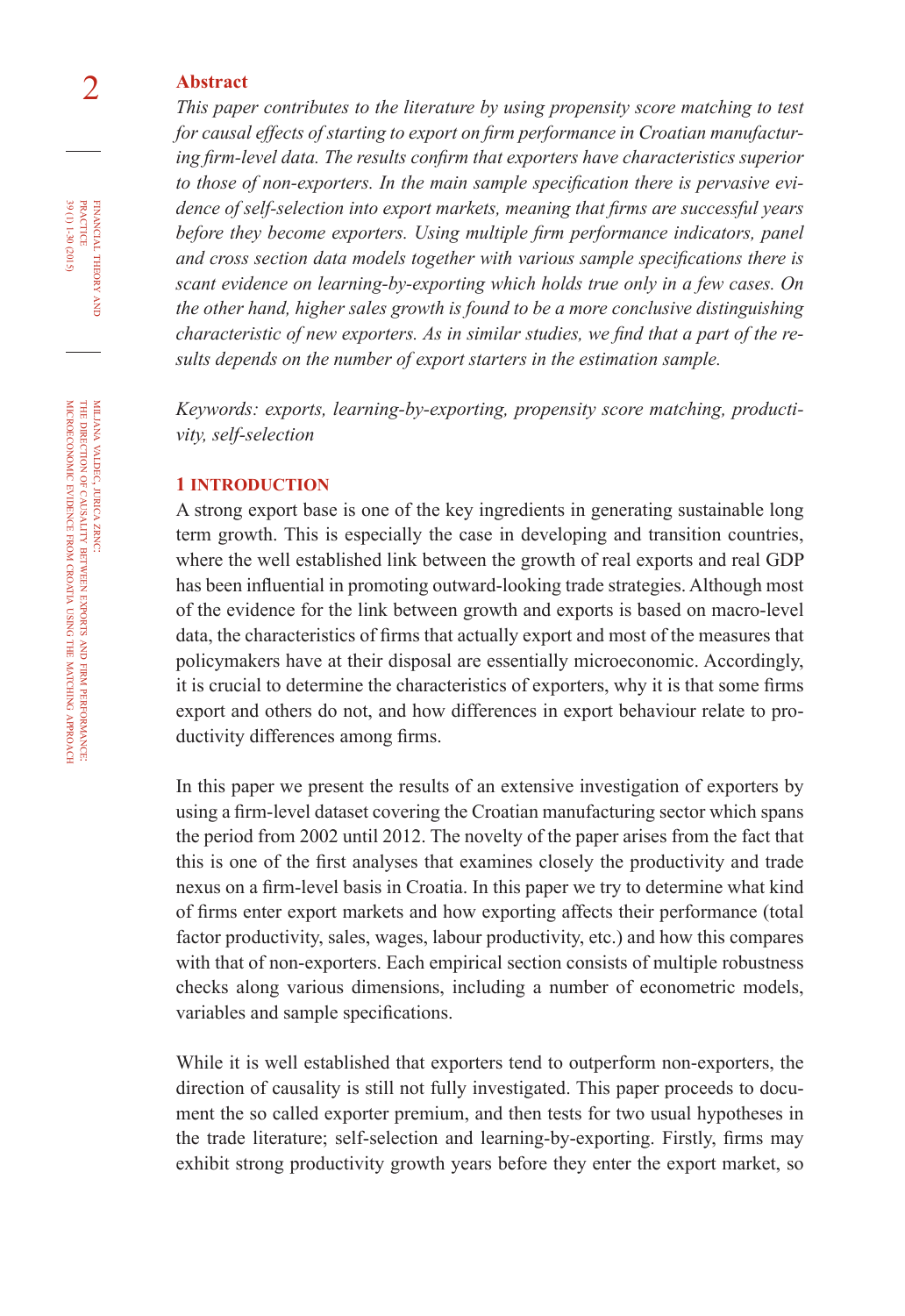their success as exporters may be due to good performance before they started to  $\frac{3}{3}$ export. On the other hand, the theoretical and empirical trade literature suggests various positive effects of exporting on firm performance.

To tackle the problem of self-selection into export markets we construct a sample of treated and control firms by using propensity score matching. The matching approach deals with the causality issue by pairing exporters and non-exporters with similar observable firm characteristics, summarized by the probability to export indicator. Assuming that a vector of observable firm characteristics can capture all the differences between export starters and non-exporters, this procedure allows testing a counterfactual proposition: are firms more productive after they start to export than they would be if they did not export?

The results confirm the exceptional performance of exporters when compared to non-exporters. Moreover, the self-selection hypothesis is confirmed in the main sample specification, meaning that many of the superior characteristics of new exporters precede their entrance into the export market. Using multiple firm performance indicators, panel and cross section data models together with various sample specifications there is scant evidence for learning-by-exporting, which obtains only in few cases. On the other hand, higher sales growth is found to be a more conclusive distinguishing characteristic of the new exporters, presumably because after paying the sunk cost of entry to foreign markets, export starters have access to larger markets than non-exporters.

The remainder of the paper is organized as follows. Section 2 reviews the literature on exporting and productivity. Section 3 describes the data. Section 4 outlines the empirical strategy and results, while section 5 concludes.

#### **2 LITERATURE REVIEW**

In 1995 Bernard and Jensen published the first in a series of papers that use comprehensive longitudinal data for the US to look at differences between exporters and their counterparts in various dimension of firm performance, particularly productivity. Following this seminal paper a growing body of empirical work has focused on the microeconomic aspects of a firm's performance in order to study its export activity and the causes and consequences of that activity. A common result is that exporting firms are generally different from non-exporting firms in being technologically more sophisticated, tending to be larger, more productive, paying higher wages and so on.

While the differences between exporters and non-exporters are widely documented, the direction of causality is still not fully investigated. Two different hypotheses, which are not mutually exclusive, about how firms' performance is related to export market participation, have been put forward. The first hypothesis points to the self-selection of the more productive firms into export markets. The logic befinancial

39 (1) 1-30 (2015)

theory FINANCIAL THEORY AND PRACTICE 39 (1) 1-30 (2015) practice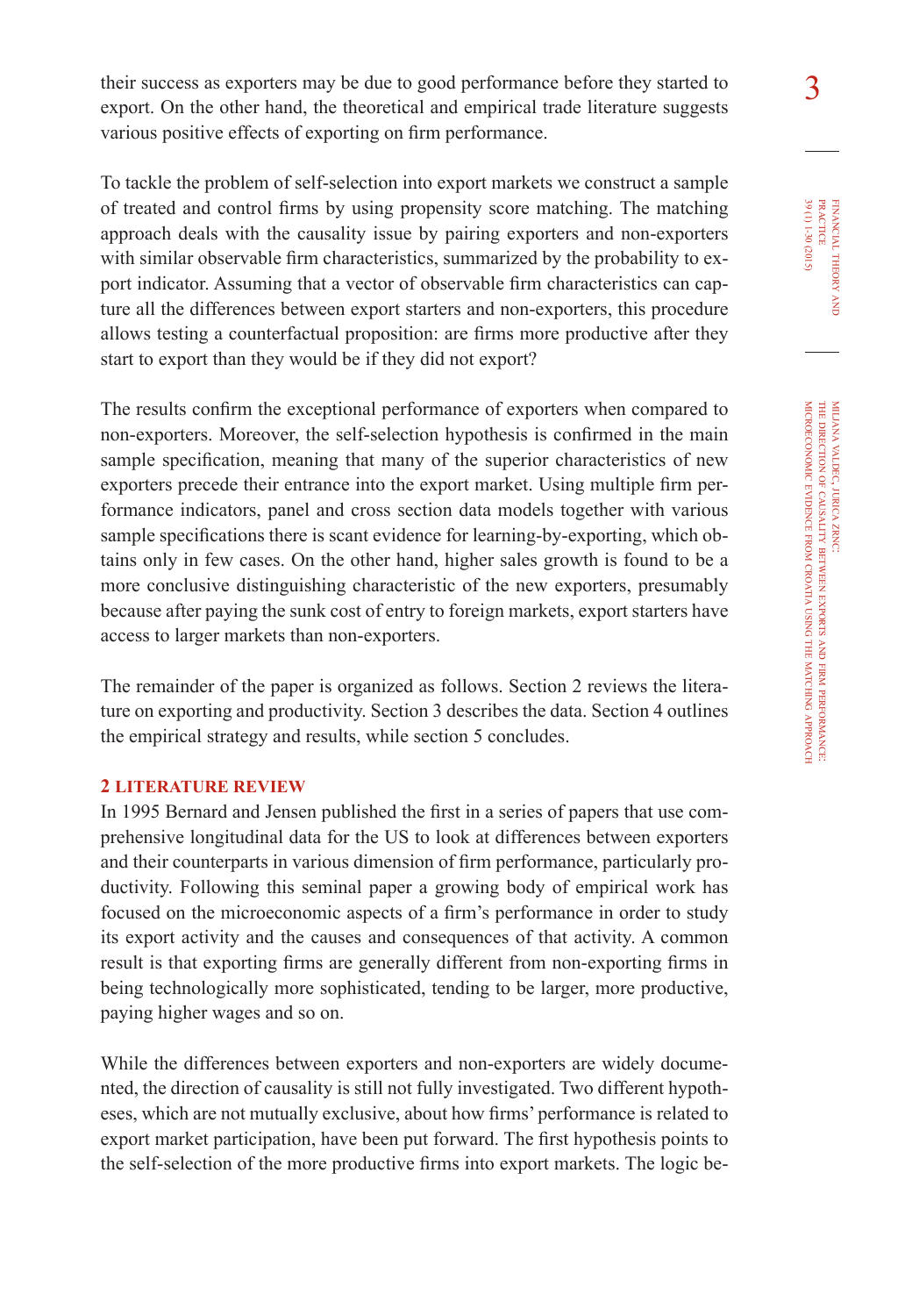4 hind that hypothesis lies in the fact that there are sunk costs associated with selling goods in foreign markets (like transportation, distribution, marketing costs or cost of changes in personnel or domestic products for foreign consumption) and that less productive firms will be less capable of absorbing them. Roberts and Tybout (1997), Bernard and Jensen (1999), and Bernard and Wagner (2001) find evidence for the existence of sunk costs associated with exporting. Therefore, differences between exporters and non-exporters can be partly explained by ex-ante differences between firms. An alternative theoretical explanation for the firm-level linkage between exporting and productivity is that firms may become more efficient after they begin exporting through learning experience or effects of economies of scale. This implies that exporting makes firms more productive and this hypothesis is usually called the learning-by-exporting hypothesis. In more detail, the differences between exporters and non-exporters may partially arise from ex-post differences between firms.

> The literature is quite unanimous on the self-selection hypothesis and empirical evidence is rather robust, while results of the learning effect are mixed in the literature. Bernard and Wagner (1997) find evidence of self-selection of exporters for the case of Germany, while Bernard and Jensen (1999) find that exporters have all their desirable characteristics before taking up exporting in the US as well. In 2005 Arnold and Hussinger confirm that high-productivity German firms self-select themselves into export markets, while exporting itself does not play a significant role in productivity. Clerides et al. (1998) also find strong evidence for selfselection in their data from Colombia, Mexico and Morocco. For Taiwan, Aw et al. (2000) find that export starters outperform other firms even before entry, but that in some industries there may be some productivity improvement associated with exporting. While, these results are consistent with the self-selection hypothesis, they give only limited support to the learning hypothesis. On the other hand, Aw et al. (2000) show that for Korea the correlation between export status and firm productivity is less pronounced and they find no support for the learning hypothesis. Delgado et al. (2002) apply nonparametric methods to a panel of Spanish firms and their results support the self-selection hypothesis, and only when limiting their sample to young firms do they find that post-entry growth is greater for young entering exporters compared to young non-exporting counterparties.

> The International Study Group on Exports and Productivity (ISGEP, 2008) used comparable micro-level panel data for 14 countries and a set of identically specified empirical models to determine the linkage between exports and productivity. The results show that exporters are more productive than non-exporters for the set of analysed countries. They find strong empirical evidence for the self-selection hypothesis, but almost no evidence in favour of the learning-by exporting hypothesis.

> Although, most studies fail to find that presence in international markets enables firms to achieve further productivity improvements, there are exceptions. Kraay

financial

FINANCIAL THEORY PRACTICE 39 (1) 1-30 (2015)

39 (1) 1-30 (2015) practice

theory and is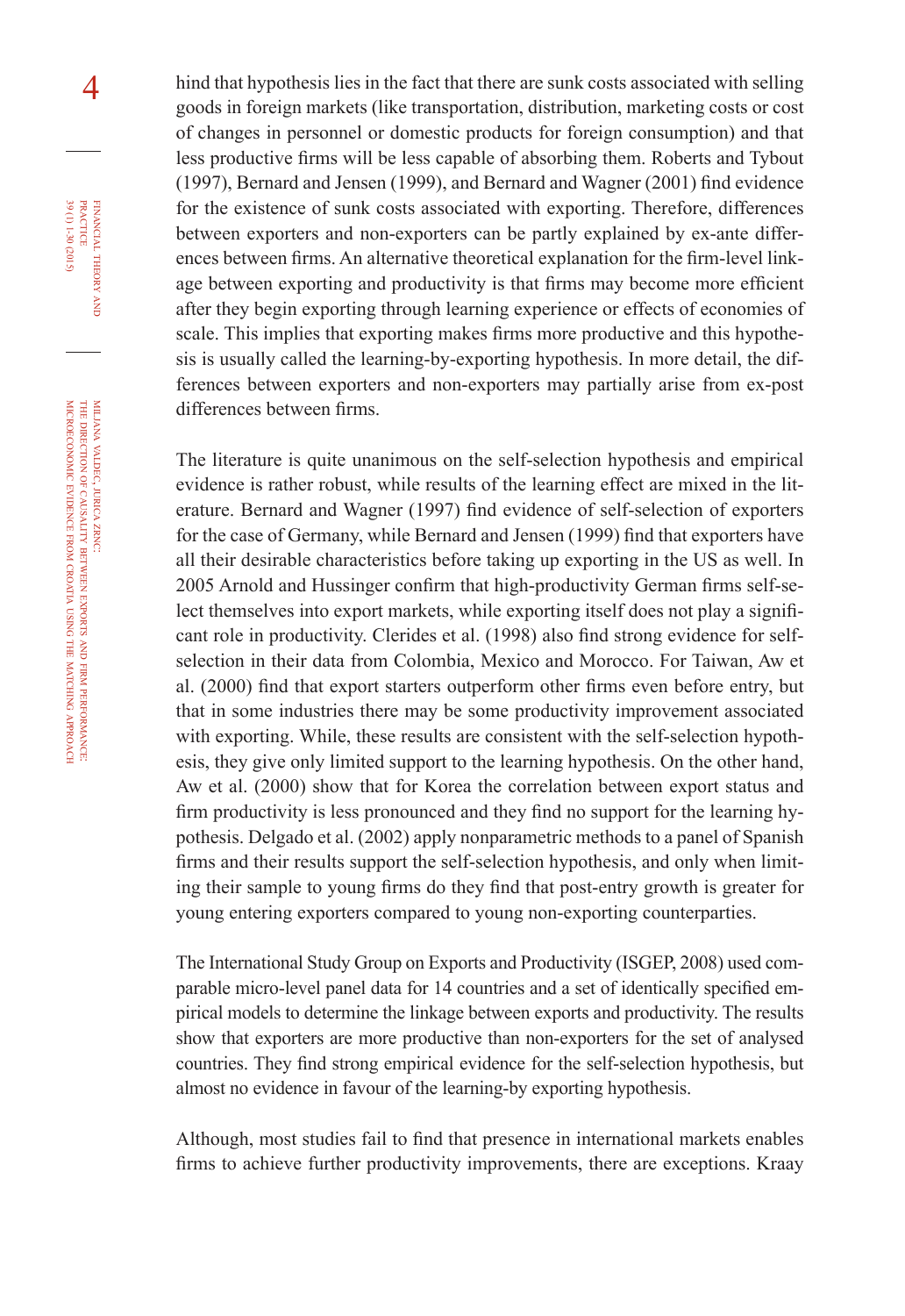5 (1999) and Bigsten et al. (2004) find evidence for learning effects for China and several sub-Saharan African countries. Castellani (2002) finds that Italian firms with a very high exposure to foreign markets experience learning effects, while below the export intensity threshold this is not the case. Girma et al. (2004) also find learning effects for export market entrants in Great Britain.

Some of the most convincing evidence of ex-post productivity improvement was found in studies for Slovenia. Damijan, Polanec and Prasnikar (2004) find that Slovenian firms' productivity depends on the number of destinations they serve, and that sunk costs seem to be higher for exporters to developed destinations. Also they find evidence of post-export market entry productivity gains, but they state that exporters can benefit from exporting only when serving more demanding advanced markets. De Loecker (2007) uses a similar dataset of Slovenian firms, and applies matching methodology in order formally to evaluate the causal effect of exports on productivity. He finds that firms exporting to low-income and highincome countries enjoy productivity gains with respect to non-exporters, but additional gains are smaller for firms that export only to low-income destinations.

In recent empirical studies, authors use new empirical approaches and are investigating new dimensions like the relationships between: exports and productivity taking into account export market characteristics, import and productivity, international trade and productivity in services sector, and outward foreign direct investment and productivity (Wagner, 2011). In 2008, Pisu finds that exporters in Belgium that sell their products to more developed economies have superior exante productivity levels than firms exporting to less developed countries and nonexporters, while there is no causal effect of exporting on productivity. Positive correlation of ex-ante productivity measures with the development level of the export destination country is also documented for Spain (Blanes-Cristobal et al., 2007), Italy (Serti and Tomasi, 2009), and Portugal (Silva et al., 2010a). On the other hand, evidence for different causal effects of exporting on productivity by destination of exports is rare and inconclusive. Silva et al. (2010b) finds that learning effects are higher for new exporters that are also importers.

A similar study for Croatia is Lukinić-Čardić (2012), which explored various firm-level aspects of Croatian exports. Among other results, the robust export premium of manufacturing firms in Croatia is confirmed, while evidence for self-selection and learning by exporting is found to be sparse. We build on this analysis, adding more performance measures, additional sample periods, broader sample specification and employing different econometric models which results in somewhat different conclusions.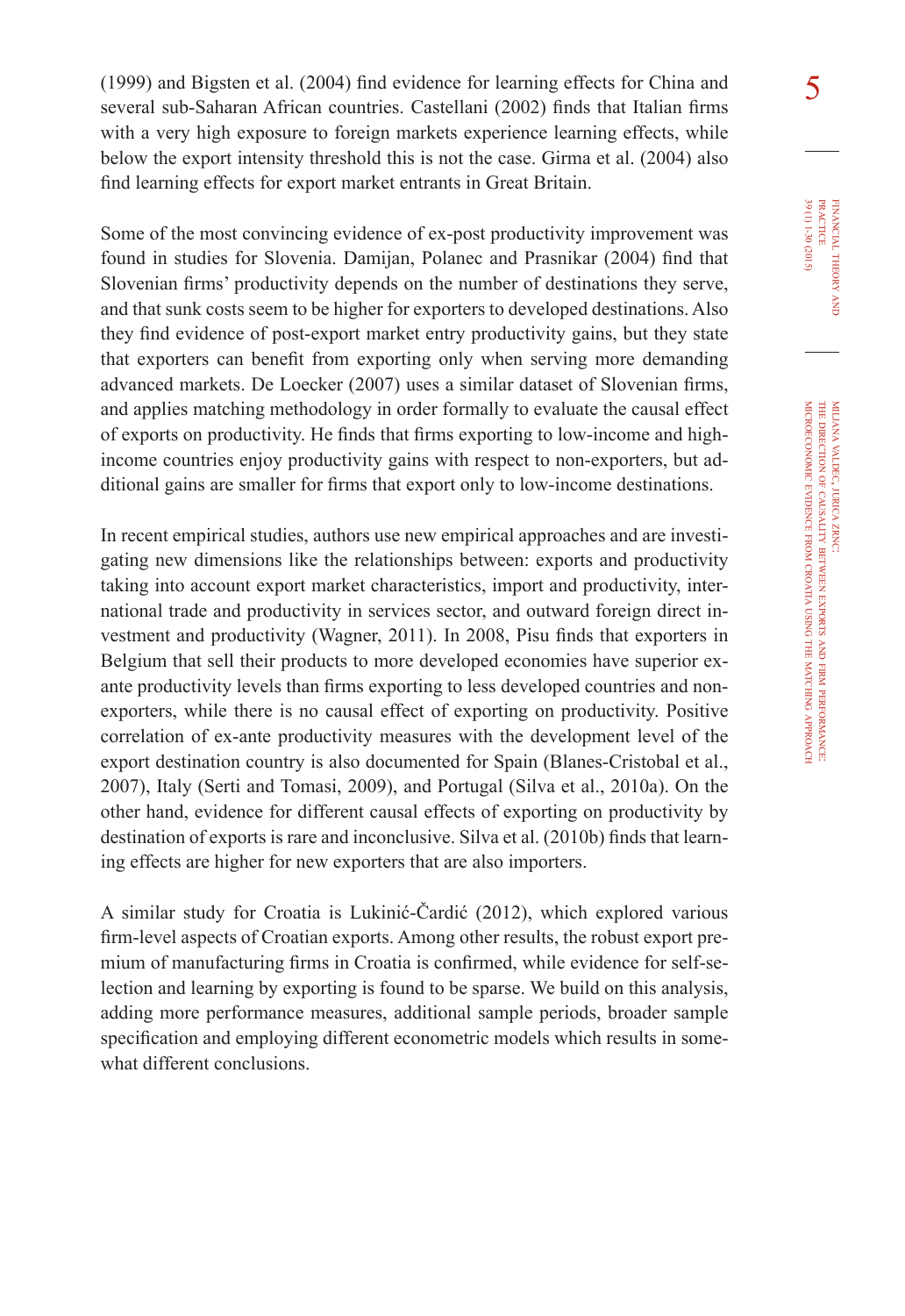# 6 **3 DATA**

The firm-level analysis in this paper is based on the data from financial reports that Croatian non-financial companies are obliged to provide to the Financial Agency (FINA). The dataset spans eleven years, from 2002 until 2012. Although, FINA data go back as far as 1993, 2002 is chosen because there were considerable methodological and regulatory changes prior to that year. The most important change was the introduction of fines for firms that do not send their financial reports to FINA, which resulted in inflation of firms in the dataset in 2002 as compared to 2001. The dataset covers manufacturing companies in Croatia, so combined with eleven years this amounts to 80,256 observations. The variables included in the analysis are the following: sales, number of employees, wage bill, intermediate inputs, capital and value of exports. The sales variable excludes financial revenue in order to estimate revenue from business operations. Number of employees is defined as the average number of workers based on hours of work during the year, so that possible effects of longer working hours per employee and possible changes in employment at the end of the year are controlled for. Value added is deflated with the implicit gross value added deflator for manufacturing. Energy costs are deflated with the gross value added deflator for electricity, gas, steam and air conditioning supply sector. Capital is deflated with the GDP deflator.

#### **Table 1**

**Non exporters**

*Comparison of exporters and non-exporters*

| 1-49 employees | 50-249 employees | 250 and more | <b>Total</b> |
|----------------|------------------|--------------|--------------|
| 316            | 4,079            | 17,134       | 450          |
| 189            | 2,439            | 8,915        | 266          |
| 7              | 94               | 437          | 10           |
| 221            | 2,548            | 10,722       | 304          |
| 7.59           | 8.47             | 9.64         | 7.62         |
| 51,083         | 1,348            | 116          | 52,547       |
|                |                  |              |              |
| 1-49 employees | 50-249 employees | 250 and more | <b>Total</b> |
| 991            | 7,217            | 64,480       | 6,272        |
| 408            | 3,716            | 32,692       | 3,120        |
| 13             | 113              | 691          | 76           |
| 679            | 4,204            | 34,131       | 3,508        |
| 9.85           | 10.02            | 11.32        | 9.98         |
| 20,625         | 5,299            | 1,785        | 27,709       |
|                |                  |              |              |

*Note: The measurement unit is thousands of EUR except for labour which represents number of workers. The entries in this table are averages across the sample period. The number of observations is the number of firm years, that is*  $\Sigma_i^n$  *i*  $\theta_i$  *where i represents a firm and*  $\theta_i$  *represents the number of years a firm* i *operated during the sample period. This measurement is due to the fact that firms stop existing or new firms start operating at a given year.*

*Source: Own calculations based on the FINA database.*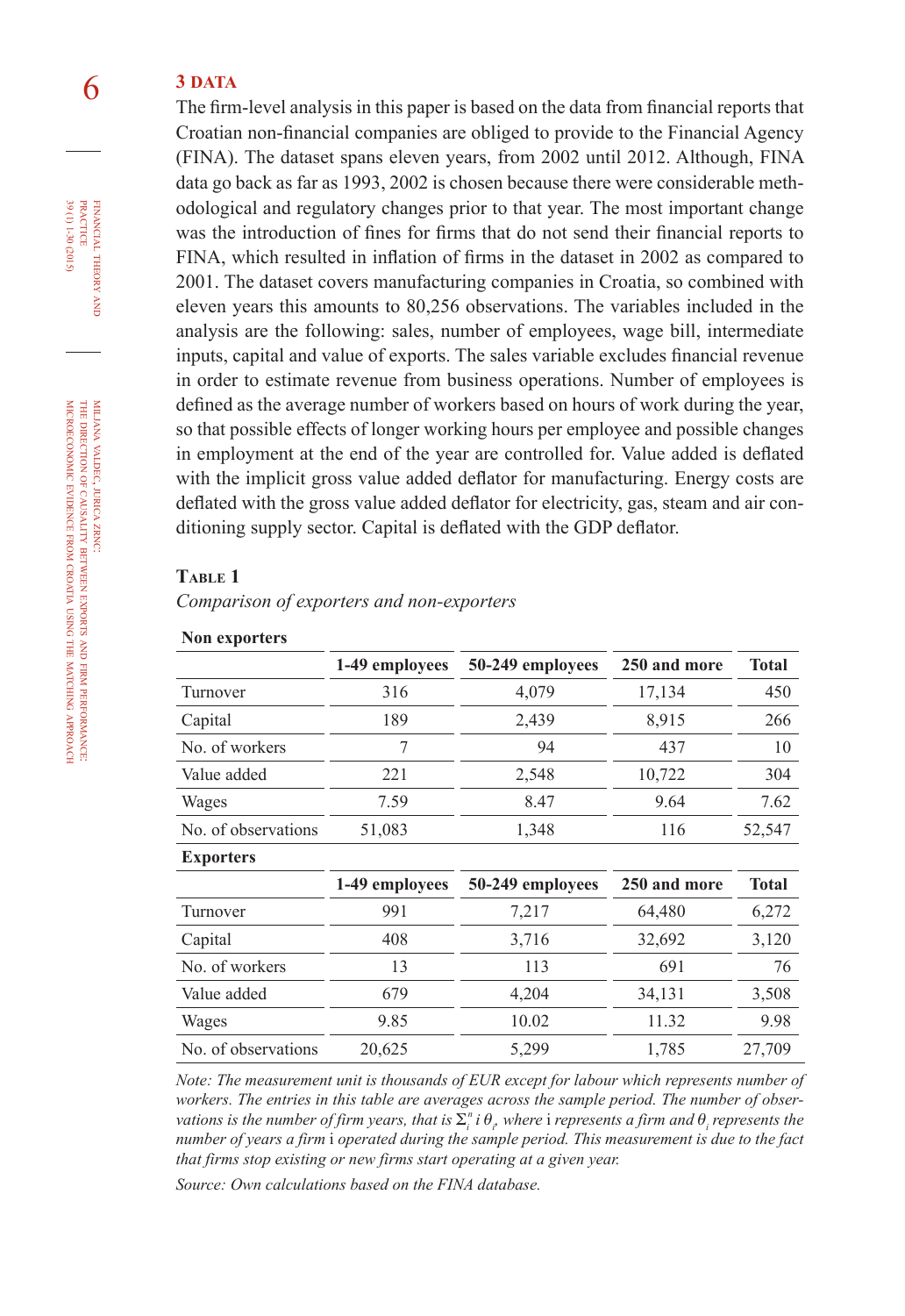Intermediate inputs are calculated as the sum of material costs and energy costs and capital is defined as tangible assets. The full dataset is equal to around 80% of goods exports in the studied period, after excluding firms that do not employ any workers. Firm-level data are usually corrected for outliers, because, inter alia, the information is based on firm self-reporting so errors in reports are possible. The outlier observations are treated in two stages following ECB (2014). Firstly, observations with negative value-added are replaced as missing values and secondly, observations with growth rates belonging to the 1st or 99th percentile are dropped.

After data preparation and outlier cleaning, we proceed to describe the characteristics of the dataset along basic variables. For detailed discussion of the characteristics of exporters versus non-exporters we direct the reader to Lukinić-Čardić (2012) who provides detailed descriptive characteristics on various dimensions regarding the firm export status. Table 1 shows that the basic divide between exporters and non-exporters is quite vivid in every firm performance measure. Exporting firms of all sizes employ more factors of production and have higher output than non-exporters.

## **4 EMPIRICAL STRATEGY AND RESULTS**

In the following sections we test for superior characteristics of exporters, then provide possible reasons for this by testing the self-selection and learning-byexporting hypotheses using micro data on Croatian manufacturing firms from 2002 until 2012.

#### **4.1 EXPORT PREMIUM**

In this step the extent of exceptional exporter performance will be estimated. Usually, better exporter performance according to various measures is called the export premium. Export premium is defined as the ceteris paribus percentage difference of specific firm characteristics between exporters and non-exporters. The main firm characteristics of our interest are TFP, two measures of labour productivity (one with value added, the other with turnover in the numerator), capital, sales, wages and unit labour cost (ULC). Unit labour cost is obtained by dividing total labour cost by the value of real output. The generalized methods of moments (GMM) framework utilized in this paper to estimate TFP is described in the appendix. A common approach in the empirical literature is to estimate export premiums by regressing multiple firm performance indicators on an export dummy and a set of control variables (usually including industry, firm size measured by the number of employees, and year). Specifically, the export premium is estimated from a regression of the following form:

$$
\ln X_{it} = \alpha + \beta Export_{it} + \gamma Control_{it} + \varepsilon_{it}
$$
\n(1)

where *i* is the index of the firm, *t* is the index of the year,  $X_i$  represents the firm characteristics of interest, namely productivity measures in form of TFP, LP1

financial

39 (1) 1-30 (2015)

7

theory FINANCIAL THEORY AND PRACTICE 39 (1) 1-30 (2015) practice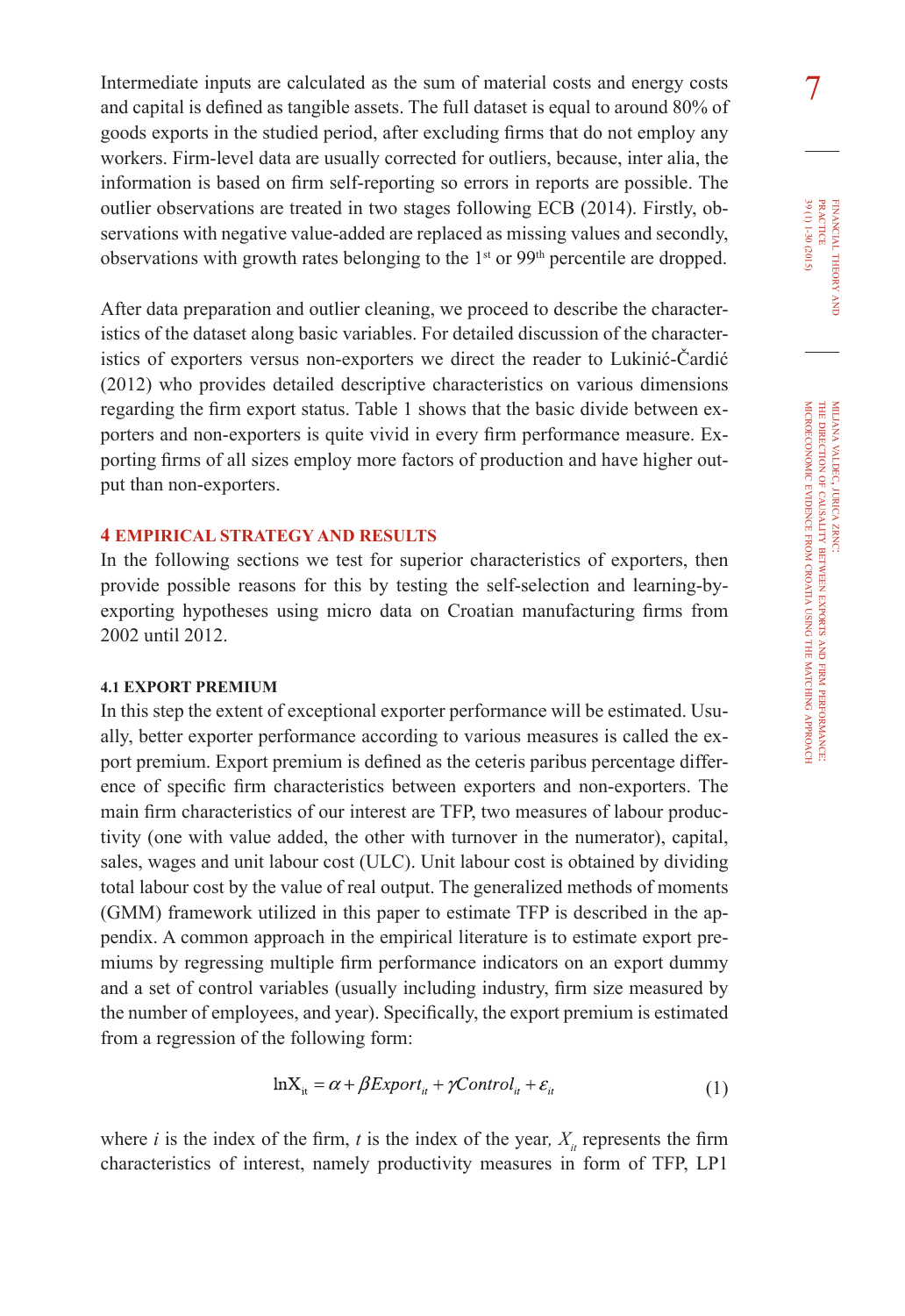(value added based labour productivity), LP2 (revenue-based labour productivity) and other performance measures such as capital, sales, wages and ULC; *Export* is a dummy of the current export status (1 if firm *i* is an exporter in year *t*, 0 otherwise); *Control* is a vector of firm-specific controls that include sector-, time- and size-dummies; *e* is the random error. The export premium, computed from the estimated coefficient βas100(*exp(β)* – 1), shows the average percentage difference between exporters and non-exporters after controlling for the characteristics included in the vector of controls.

### **Table 2**

*Export premium estimates from pooled OLS*

| Firm                | <b>TFP</b> | LP1       | LP2       | Capital   | <b>Sales</b> | ULC        | <b>Wages</b> |
|---------------------|------------|-----------|-----------|-----------|--------------|------------|--------------|
| characteristic      |            |           |           |           |              |            |              |
| Estimated           | $0.47***$  | $0.52***$ | $0.50***$ | $0.65***$ | $0.74***$    | $-0.32***$ | $0.19***$    |
| coefficient         |            |           |           |           |              |            |              |
| Transformed         | 60.5       | 68.8      | 65.4      | 91.3      | 109.0        | $-27.7$    | 21.2         |
| coefficient         |            |           |           |           |              |            |              |
| <b>Observations</b> | 80,256     | 80,256    | 80,150    | 80,256    | 80,150       | 79,548     | 79,548       |
| $R^2$               | 0.36       | 0.31      | 0.13      | 0.48      | 0.64         | 0.35       | 0.15         |

*Note:\*, \*\* and \*\*\* refer to 10%, 5% and 1% statistical significance levels, respectively. The transformed coefficient was calculated as 100(exp(β)-1). The panel regression is corrected for first order autocorrelation.*

*Source: Own calculations based on FINA database.*

Throughout the different firm performance measures, the *β* coefficients from the equation (1) are highly significant and imply stark differences in performance between exporters and non-exporters. Taking into account the size of the firm, the sector and the time when a firm operated, exporters are on average more productive according to various measures, have higher sales and more capital. Moreover they pay higher wages, but have lower unit labour costs than non-exporters.

Furthermore, if additional observables are included in the analysis like whether a firm is an importer and whether it is at least partially foreign owned, the export premium drops but still remains highly significant and positive (appendix, table A1).

Although the analysis presented above documents the different characteristics of exporters and non-exporters, it is insufficient for the identification of causality. Better-performing firms can self-select into export markets and thus it is not certain if these estimates show the effects of exporting on firm performance. In order to examine the validity of the self-selection hypothesis, in the next section the exante productivity premium of future export starters will be analysed.

zrnc:

miljana

financial

FINANCIAL THEORY PRACTICE 39 (1) 1-30 (2015)

8

39 (1) 1-30 (2015) practice

theory and is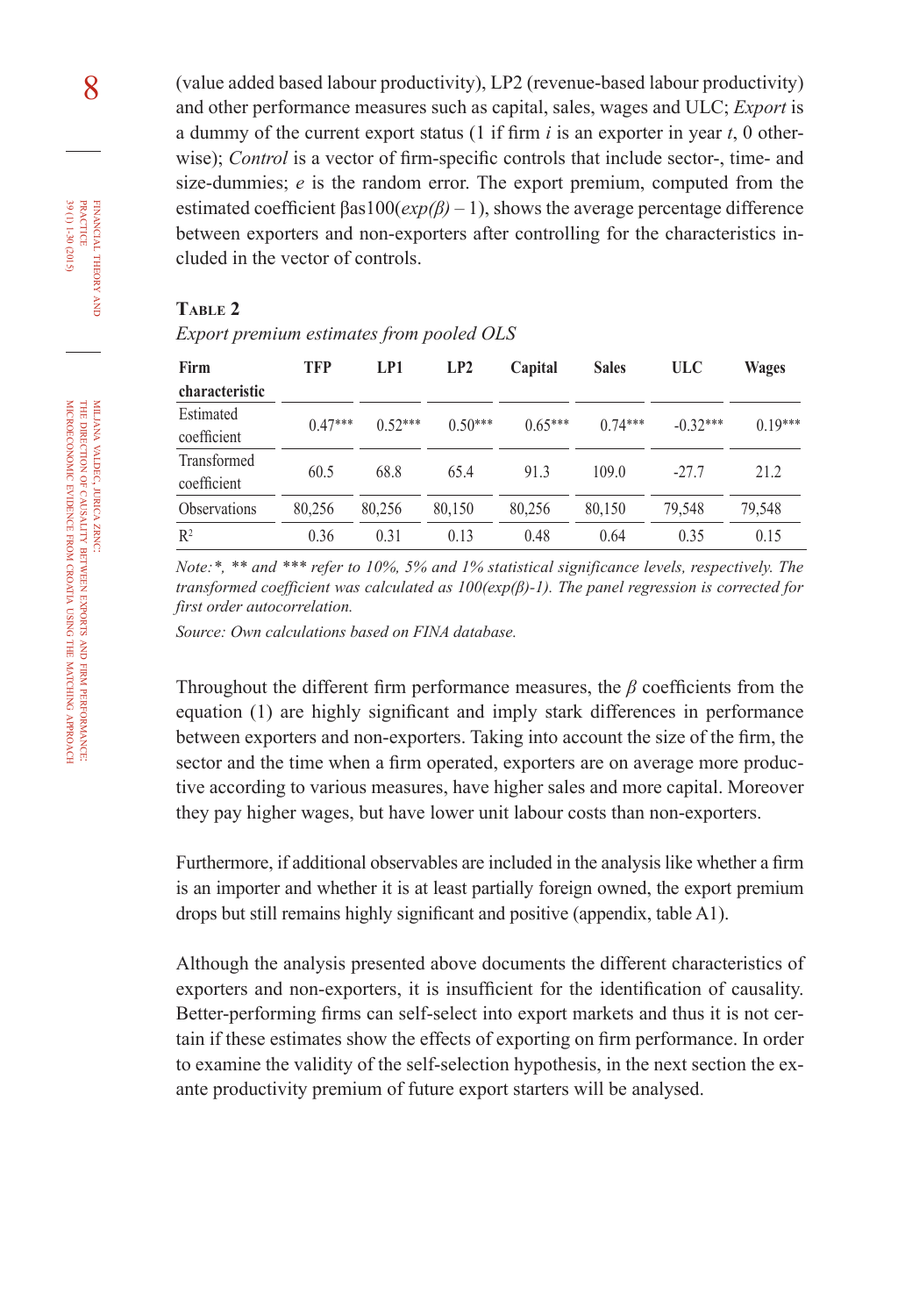### **4.2 SELF-SELECTION HYPOTHESIS**

To shed light on the empirical validity of the hypothesis that more productive firms self-select into the export market, the pre-entry differences in firm performance between export starters and non-exporters will be analysed below.

In the literature, exporter-starters are defined in different ways, mostly influenced by data restrictions. In this analysis, an export-starter is defined as a firm that exports for the first time and continues to export for three consecutive years. The sample on which we base the analysis in this section consists only of export starters and firms that never exported during the period under study. The empirical model that we estimate is:

$$
\ln X_{it} = \alpha + \beta_1 \text{Starter}_{it+1} + \beta_2 \text{Starter}_{it+2} + \beta_3 \text{Starter}_{it+3} + \gamma \text{Control}_{it} + \varepsilon_{it}, \tag{2}
$$

where *i* is the index of the firm, *t* is the index of the year*, Starter* is a dummy variable that is equal to one if the firm starts to export at time  $t$ ,  $X_i$  are the firm characteristics of interest in year *t* which include productivity measures in form of TFP, value added based labour productivity (LP1), sales based labour productivity (LP2), capital, sales, wages and ULC; *Control* is a vector of firm specific controls which include sector, time and size dummies; *e* is the random error. Regression results (table 3) confirm the extraordinary performance of new exporters years prior to entry in the foreign markets. Future exporters are generally more productive according to all measures of productivity employed in the analysis. Additionally, they have more capital, have higher sales, usually pay higher wages and have lower unit labour costs after controlling for firm size and sector. Moreover, this superiority remains even after controlling for more firm-level observables such as whether a firm is an importer and whether foreign capital is involved (appendix, table A2).

|              | $t-1$      | $t-2$      | $t-3$      | <b>Observations</b> | $\mathbf{R}^2$ |
|--------------|------------|------------|------------|---------------------|----------------|
| <b>TFP</b>   | $0.55***$  | $0.49***$  | $0.31**$   | 43,137              | 0.31           |
| LP1          | $0.62***$  | $0.55***$  | $0.36**$   | 43,137              | 0.27           |
| LP2          | $0.63***$  | $0.55***$  | $0.42***$  | 43,069              | 0.07           |
| Capital      | $0.75***$  | $0.74**$   | $0.69***$  | 43,137              | 0.31           |
| <b>Sales</b> | $0.85***$  | $0.76***$  | $0.67***$  | 43,069              | 0.47           |
| ULC          | $-0.40***$ | $-0.35***$ | $-0.22***$ | 42,624              | 0.32           |
| Wages        | $0.21***$  | $0.20***$  | $0.14***$  | 42,624              | 0.09           |

## **Table 3**

*Self-selection estimates from pooled OLS*

*Note:\*, \*\* and \*\*\* refer to 10%, 5% and 1% statistical significance levels, respectively. Regression errors are heteroscedasticity robust.*

*Source: Own calculations based on FINA database.*

Lukinić-Čardić (2012) also tests for self-selection on Croatian manufacturing firm-level data, but arrives at scant evidence supporting the self-selection hypoth-

FINANCIAL THEORY PRACTICE 39 (1) 1-30 (2015) 39 (1) 1-30 (2015) practice financial theory and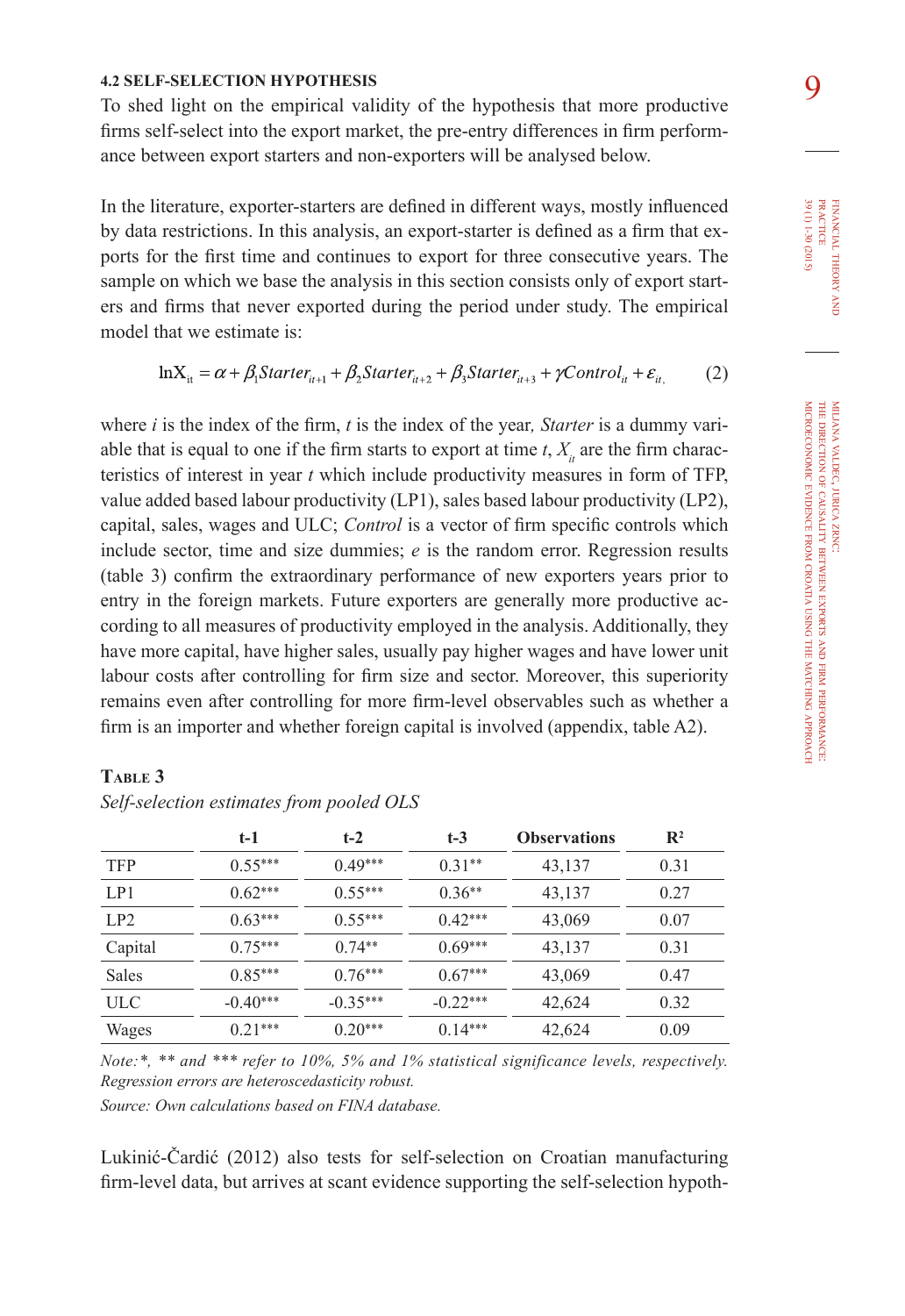10 esis. The reason is that Lukinić-Čardić (2012) uses a different sample specification, including only firms with ten or more employees. Moreover, the data are not pooled; instead, multiple cross-section regressions are used, which results in a substantial reduction of export starters in each cross section specification. As in similar studies (for example, ISGEP, 2008), parameter significance heavily depends on the number of export starters employed in the analysis. In order to check for the robustness of our results first we employ a specification as in Lukinić-Čardić (2012) but on the sample used in this paper which includes firms with one or more workers and minor differences in control variables (for example we measure size with size dummies corresponding to the number of workers a firm employs, but Lukinić-Čardić measures size by total assets numerical variable).

### **Table 4**

*Ex-ante export premium, estimated for six samples and seven firm performance measures*

| <b>Beginning</b> | Compa-     | <b>TFP</b> | Capital   | <b>Sales</b> | <b>ULC</b> | LP1       | LP2       | <b>Wages</b> | Observ. |
|------------------|------------|------------|-----------|--------------|------------|-----------|-----------|--------------|---------|
| year             | rison year |            |           |              |            |           |           |              |         |
|                  | 2002       | $0.47***$  | $0.56**$  | $0.80***$    | $-0.36***$ | $0.50***$ | $0.59***$ | $0.14*$      | 3,271   |
| 2005             | 2003       | $0.72***$  | 0.38      | $0.90***$    | $-0.49***$ | $0.72***$ | $0.65***$ | $0.22***$    | 3,380   |
|                  | 2004       | $0.54***$  | $0.65***$ | $0.79***$    | $-0.44***$ | $0.56***$ | $0.52***$ | $0.13**$     | 3,256   |
|                  | 2003       | 0.23       | $0.87***$ | $0.75***$    | $-0.11$    | 0.28      | $0.30*$   | $0.14**$     | 3,288   |
| 2006             | 2004       | 0.11       | 0.45      | $0.36**$     | $-0.08$    | 0.11      | 0.15      | 0.06         | 3,155   |
|                  | 2005       | $0.28*$    | $0.47*$   | $0.54***$    | $-0.20$    | $0.30*$   | $0.29**$  | 0.09         | 3,105   |
|                  | 2004       | $0.48**$   | $0.79**$  | $0.91***$    | $-0.35**$  | $0.55**$  | $0.62***$ | $0.19**$     | 3,096   |
| 2007             | 2005       | $0.38*$    | $1.00**$  | $0.87***$    | $-0.31***$ | $0.50**$  | $0.57***$ | $0.19*$      | 3,039   |
|                  | 2006       | 0.32       | $0.75*$   | $0.75***$    | $-0.42**$  | $0.40*$   | $0.62***$ | 0.10         | 3,454   |
|                  | 2005       | $-0.07$    | 0.71      | $0.46*$      | 0.12       | $-0.05$   | 0.13      | 0.65         | 2,968   |
| 2008             | 2006       | 0.14       | $1.14***$ | $0.65***$    | $-0.09$    | 0.21      | $0.30*$   | 0.11         | 3,358   |
|                  | 2007       | 0.20       | $1.00***$ | $0.53***$    | $-0.28*$   | $0.28*$   | $0.35**$  | 0.04         | 3,540   |
|                  | 2006       | 0.29       | $0.89**$  | 0.54         | $-0.19$    | $0.48*$   | $0.50*$   | $0.28**$     | 3,300   |
| 2009             | 2007       | 0.36       | $0.81**$  | $0.59**$     | $-0.42*$   | $0.47*$   | 0.40      | 0.15         | 3,472   |
|                  | 2008       | $0.64**$   | 0.53      | $0.92***$    | $-0.42**$  | $0.69***$ | $0.63***$ | $0.53**$     | 3,657   |
|                  | 2007       | 0.19       | $0.62**$  | $0.34*$      | $-0.24$    | 0.24      | 0.25      | $-0.00$      | 3,430   |
| 2010             | 2008       | $0.55***$  | $0.82***$ | $0.77***$    | $-0.30**$  | $0.62***$ | $0.62***$ | $0.30***$    | 3,602   |
|                  | 2009       | $0.45***$  | $0.87***$ | $0.76***$    | $-0.33**$  | $0.49***$ | $0.45***$ | 0.96         | 3,714   |

*Note: \*, \*\* and \*\*\* refer to 10%, 5% and 1% statistical significance levels, respectively. Number of export-starters for years 2005, 2006, 2007, 2008, 2009 and 2010 is 165, 234, 127, 137, 144, 157 respectively.*

*Source: Own calculations based on FINA database.*

financial

FINANCIAL THEORY PRACTICE 39 (1) 1-30 (2015)

39 (1) 1-30 (2015) practice

theory and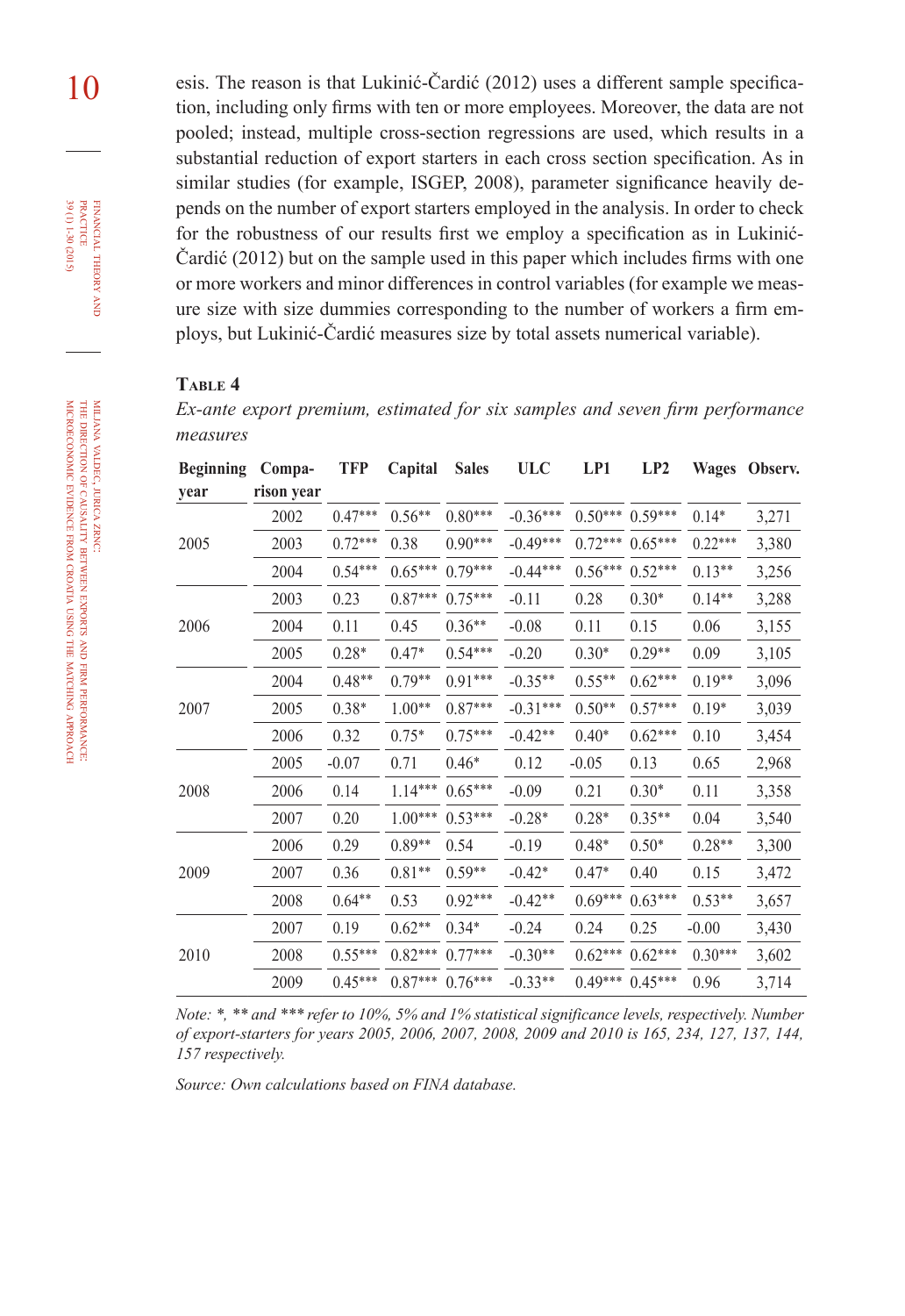The specification is the following cross section OLS:

$$
lnX_{it-3} = \alpha + \beta Starter_{it} + \gamma Control_{it-3} + \varepsilon_{it},
$$
\n(3)

$$
\ln X_{it-2} = \alpha + \beta Starter_{it} + \gamma Control_{it-2} + \varepsilon_{it},\tag{4}
$$

$$
\ln X_{it-1} = \alpha + \beta Starter_{it} + \gamma Control_{it-1} + \varepsilon_{it},
$$
\n(5)

where each of the specifications (3), (4) and (5) are repeated for each  $t = 2005$ , 2006, ..., 2010 which represents the time a cohort of export starters began to export. In our time period, from 2002 to 2012, there are six possible time points a firm could start to export given our definition of an export starter: 2005, 2006, 2007, 2008, 2009 and 2010. Thus the regressions (3) to (5) are repeated six times, which amounts to eighteen cross section regressions for each of the seven firm performance variables; the results are presented in table 4. The results clearly indicate a strong presence of self-selection throughout different time periods. Only after excluding firms that employ fewer than ten workers, which results in not more than twenty export starters present in each sample period, the self-selection estimates become mostly insignificant (appendix, table A3).

#### **4.3 LEARNING-BY-EXPORTING HYPOTHESIS**

This subsection tests the second hypothesis, learning-by-exporting, which suggests that firm productivity increases after entry into the export market. As can be seen in the table A4 in appendix, export starters maintain higher *levels* of performance indicators even after starting to export. This is expected as it would be surprising that exporting reduced previously achieved levels of productivity, sales, capital, etc. Thus, it is necessary to test whether performance indicators changed significantly after firms started to export. Hence, we employ a fixed effects model as in Silva et al. (2010b) which allows us to take into account unobserved heterogeneity between firms, although it does not deal with the endogeneity issue but is considered a useful starting point. The specification is the following:

$$
\% \Delta X_{i_{t+s}} = \alpha + \beta \text{Starter}_{i_t} + \gamma \text{Control}_{i_t} + a_i + \varepsilon_{i_t}
$$
\n
$$
\tag{6}
$$

where *i*, *t* and *Starter*<sub>*i*</sub> are defined as previously. %ΔXi<sub>t+s</sub> represents growth rate of a performance variable*s* periods ahead. There are *s* different growth rates for which separate fixed effects regressions are undertaken: (1)  $\% \Delta X_{u+0} = \frac{X_u}{X_{u+1}} - 1$ , (2)  $\% \Delta X_{i} = \frac{X_{i+1}}{X_{i}} - 1$ , and (3)  $\% \Delta X_{i+2} = \frac{X_{i+2}}{X_{i+1}} - 1$ . Control<sub>it</sub> is a vector of the same firm-specific controls as in the equation (2),  $a_i$  is a firm specific effect and *e* is an error term. Hence, the post-entry differences in *growth* of performance indicators between exporters and firms that keep selling their products on domestic market only will be estimated. The results in table A5 in the appendix indicate that firm productivity performance did not significantly change after starting to export. The results provide no evidence for learning by exporting, even when including more observables like FDI and import status (appendix, table A6). Moreover, the coef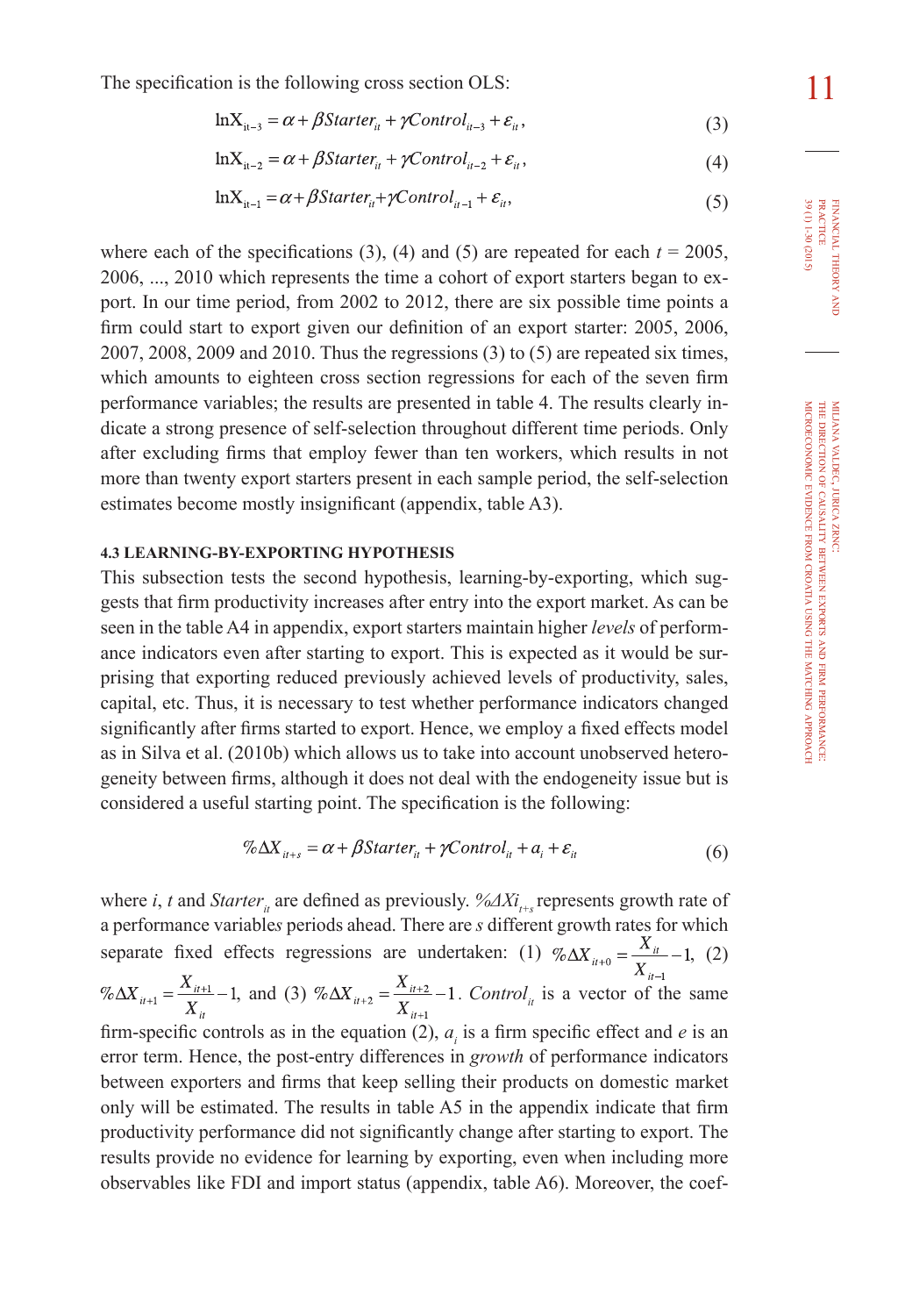12 ficient of determination is extremely low, which is not unexpected given the general specification employed and the intrinsic difficulty of predicting firm-level outcomes. Galac (2014) searches for a benchmark firm growth model using diverse specifications and a multitude of available determinants of firm growth but does not arrive at much higher values (usually from 2% to 10%).

> On the other hand, the only other similar study on Croatian data (Lukinić-Čardić, 2012) arrives at some weak evidence of learning by exporting with repeated cross section regressions. In this spirit we test the following specification:

$$
\% \Delta X_{t+2} = \alpha + \beta Export_{it} + \gamma Control_{it} + \varepsilon_{it} \,, \tag{7}
$$

where  $\% \Delta X_{t+2} = \frac{X_{t+2}}{X} - 1$  represents a change in performance measure during the two periods from starting to export. Again, the results show no signs of learning by exporting (table 5). With this specification, there is some evidence that following entry into export markets, export starters experience higher sales growth and negative growth in unit labour cost, which may be due to access to relatively large foreign markets with their concomitantly relatively higher competitive pressures.

#### **Table 5**

*Ex-post growth rates premiums*

| <b>Beginning</b> | <b>TFP</b> | Capital | <b>Sales</b> | <b>ULC</b> | LP1      | LP2     | Wages      | <b>Observations</b> |
|------------------|------------|---------|--------------|------------|----------|---------|------------|---------------------|
| year             |            |         |              |            |          |         |            |                     |
| 2005             | $-2.33$    | 11.32   | 45.37        | 0.15       | $-2.26$  | $-3.73$ | 0.002      | 2,501               |
| 2006             | $-0.02$    | 6.85    | $70.59**$    | $-0.37**$  | $-0.56$  | $0.06*$ | $0.003***$ | 2,695               |
| 2007             | $-4.41$    | 4.82    | 14.00        | $-0.22$    | $-4.96$  | $-2.56$ | 0.000      | 2,523               |
| 2008             | $-4.91$    | $-9.94$ | $27.33**$    | $-0.25**$  | $-5.60$  | $-2.87$ | $-0.003$   | 2,804               |
| 2009             | $-5.96$    | 15.48   | $33.63**$    | $-0.46$    | $-5.90$  | $-0.95$ | $0.003***$ | 2,760               |
| 2010             | $-1.65$    | 1.60    | 8.77         | $-0.14*$   | $-1.86*$ | $-0.84$ | 0.000      | 2,832               |

*Note: \*, \*\* and \*\*\* refer to 10%, 5% and 1% statistical significance levels, respectively. Number of export starters for years 2005, 2006, 2007, 2008, 2009 and 2010 is 165, 234, 127, 137, 144, 157 respectively.*

*Source: Own calculations based on FINA database.*

Nonetheless, there is some doubt about the robustness of these results. Firstly, the coefficient of determination remains low (usually around 2%). Secondly, as mentioned in the previous section, similar studies find that a relatively small number of observed export starters usually render export premium coefficients insignificant. To check for robustness regarding the number of observations and different sample construction strategies, equation (7) was estimated on two additional sample specifications.

financial

FINANCIAL THEORY PRACTICE 39 (1) 1-30 (2015)

39 (1) 1-30 (2015) practice

theory and is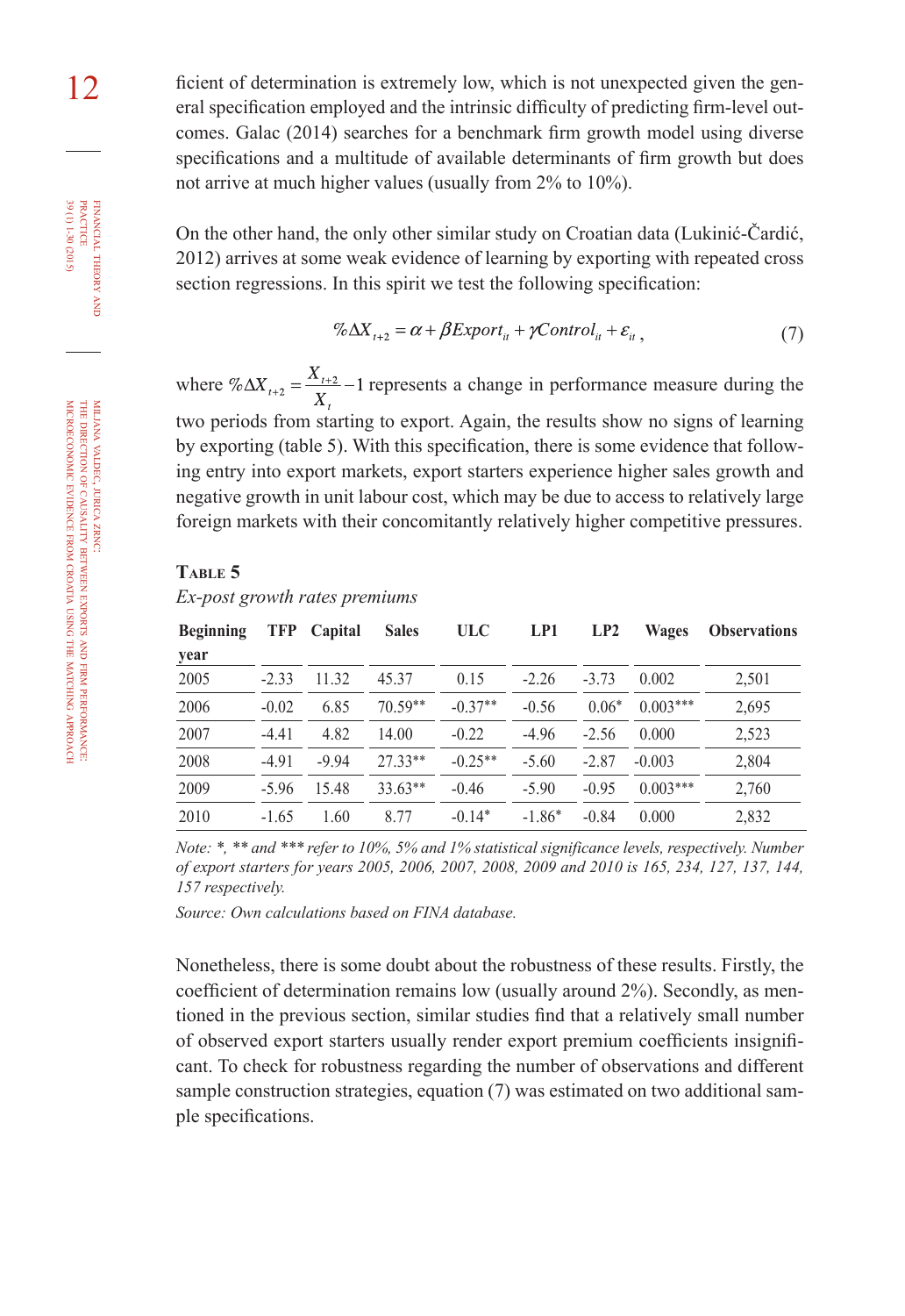Firstly, the equation was re-estimated on a restricted sample that contains firms  $\begin{array}{c} 1 \text{ } 3 \end{array}$ which operated during all the sample years prior to starting to export. This specification ensures that all firms existed three years before starting to export, which resulted in a considerable reduction of the sample (appendix, table A7). The estimated coefficients changed markedly and the export premium for sales is not significant, unlike the main specification. On the other hand, there is still some evidence of negative ULC growth after exports are started, but the coefficients are evidently different from the previous specification.

Another possible sample specification is to restrict the sample so that it only includes firms that employ 10 or more workers as in Lukinić-Čardić (2012). This sample specification resulted in a substantial loss of observations and again considerable differences in coefficients (appendix, table A8). In this sample, there are visible productivity improvements of new exporters relative to non-exporters, but there is no significant superior performance in ULC and sales as in the main specifications.

Although there are differences in estimated coefficients throughout the sample specifications, some form of export starter premium can be discerned in each of the specifications. The main issue with these robustness checks is that they significantly reduce the number of export starters and thus may influence the significance of parameter estimates.

Again, the above analysis can only document the differences between export starters and non-exporters. Equation (7) does not take into account the possibility of self-selection of better-performing firms into export markets so the estimated parameters cannot reveal any causal relationship between exporting and firm performance but can only document the average differences between the two groups under study. In the following section this issue will be addressed.

#### **4.4 PROPENSITY SCORE MATCHING AND LEARNING EFFECTS**

As stated above, a comparison of the average performance of export starters and non-exporters cannot uncover any causal relationship, due to the self-selection of better-performing firms into exporting. The effect of exporting can be viewed as a standard problem of program evaluation with non-experimental data. If participants in the program, in this case exporters, are not selected randomly from a population but are selected or self-select accordingly to some criteria, the effect of treatment cannot be compared just by observing average performance of the treated and non-treated group. The problem is known in the literature as selection bias. Therefore, a control group from the non-exporters has to be selected so it can be compared with the export-starters in which the distribution of observed characteristics of control group is as similar as possible to the distribution in the starter group. In more details, for every export starter a non-exporter has to be selected based on observable characteristics.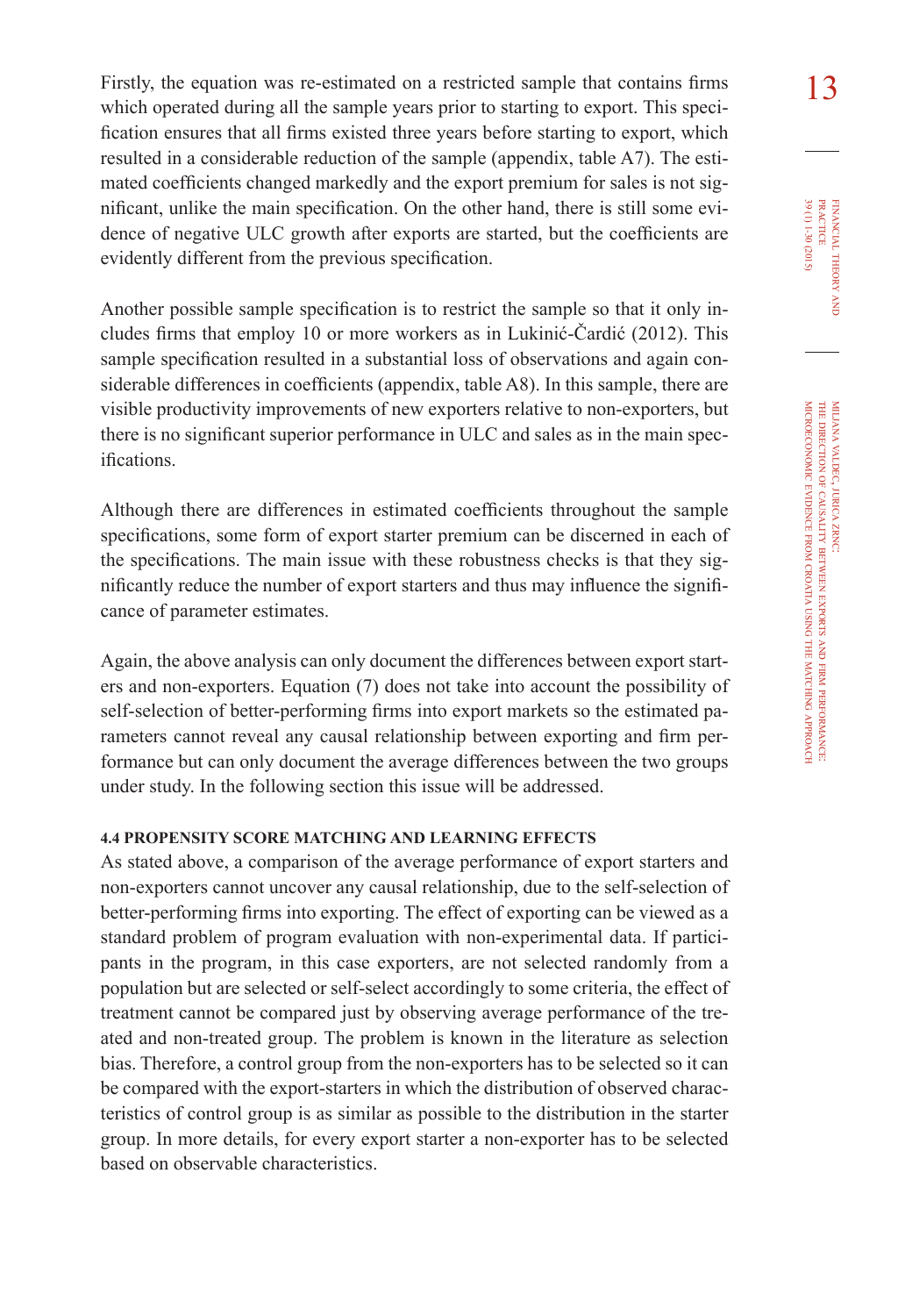miljana valdec, jurica zrnc: the direction of causality between exports à firm performance: microeconomic evidence from croatia using the matching approach

14 One of the approaches to the evaluation of non-experimental data in social sciences is the matching method. This has become a very popular approach for estimating causal treatment effects, especially when evaluating labour market policies, but it is also used in diverse fields of study. In order to correct for selection bias, the matching method needs to account for all the systematic differences relevant to both the exporting decision and firm productivity. The examination of the causal relationship between starting to export on productivity using matching techniques was introduced in the literature by Wagner (2002) and Girma et al. (2003, 2004), and since then has been widely used.

> In this analysis, for every export starter a non-exporter has to be selected, as similar as possible to the export starter in *t-1* period. To do so, we utilize the method of Rosenbaum and Rubin (1983) called propensity score matching. First, the probability of exporting is estimated using a probit regression which relates a dummy variable indicating whether or not a firm is an export starter to all relevant firm characteristics in the previous period. In order to estimate the export decision, we specify an empirical probit model in which export behaviour depends on a variety of observed, firm-specific characteristics:

$$
P(EXPdummy_{i,t} = 1) = F(X_{i,t-k}, Control_{i,t-k}),
$$
\n(8)

where *EXPdummy* represents an indicator weather firm *i* is an export starter, *k* is the number of lags,  $F$  is a normal cumulative density function, and  $X_i$  stands for different productivity variables as already defined in the paper. The control variables include sector, size and time dummies, a dummy indicating if the firm imports, and a dummy indicating if the firm has a foreign component in its capital, and so on. In equation (8) sector dummies are defined according to Eurostat aggregation of manufacturing industry according to technological intensity in 4 respective sectors (high-technology, medium-high-technology, medium-low-technology, and low-technology).

The number of lags *k* varies between 0 and 2 across specifications in order to satisfy the balancing property of the propensity score matching. Bootstrapped standard errors are used to test the significance of the coefficients, and matching is restricted to common support region. This means that matching will be performed using propensity scores that belong to the intersection of the supports of the propensity score of treated and controls (see for more details Becker and Ichino, 2002). Although those conditions reduce the number of treated and controls used in matching process, they are necessary in order to ensure that only firms with similar characteristics are matched.

The estimated probability of a firm becoming an export starter is then used as a propensity score in the matching procedure. Let  $P_i$  denote the predicted probability of exporting at *t* for firm *i*, which is an export starter. Then, non-exporting firm *j*, which is as similar as possible in terms of its estimated propensity score, is se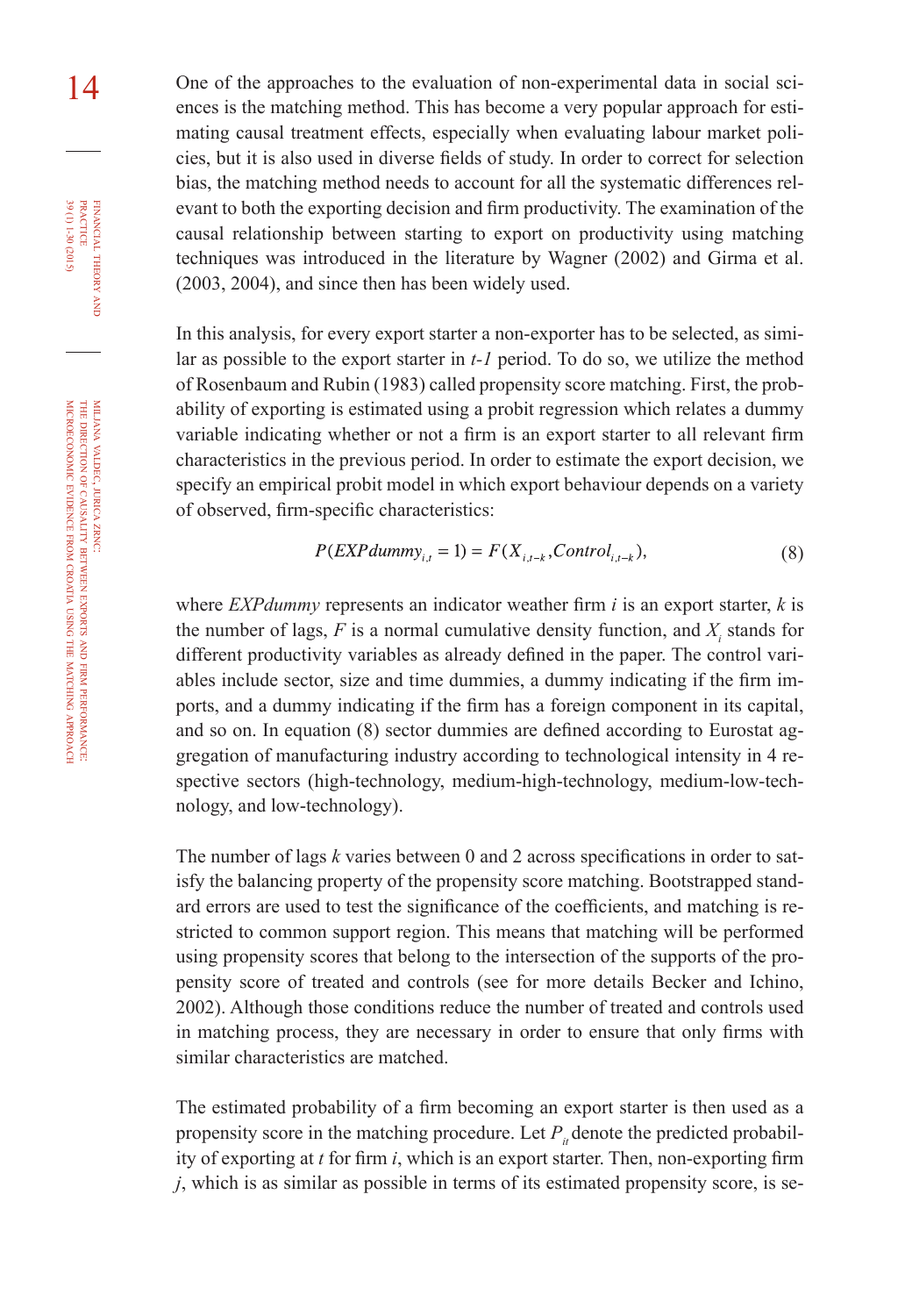15 lected as a match for the exporting firm, using the "nearest-neighbour" matching method. Specifically, this matching method requires that at each point in time, a non-exporting firm *j* is chosen based on the following criteria:

$$
|p_{i,t} - p_{j,t}| = \min_{j \in \{EXPdummy_{i,t} = 0\}} (p_{i,t} - p_{j,t})
$$
\n(9)

The proposed type of matching procedure is preferable to choosing the comparison group randomly or indiscriminately, because it is less likely to suffer from selection bias.

In this paper the matching procedure will be performed following Becker and Ichino's (2002) STATA algorithm. Namely, the sample is split into *k* equally spaced intervals with respect to the propensity score  $p_i$ , and then we test whether the average propensity score of treated and control units does not differ in every interval. If the test fails in one interval, the interval is split up in half and the test of difference in means is repeated again until it holds in every interval. After that we test for the necessary condition of the balancing hypothesis. This condition is considered satisfied if, within each interval, the means of each characteristic do not differ between treated and control units. On the other hand, if the means of one or more characteristics differ we employ a richer set of observables in equation (8).

#### **Table 6**

| Average treatment effect on the treated (ATT), all variables are in levels |  |  |  |  |  |  |  |  |
|----------------------------------------------------------------------------|--|--|--|--|--|--|--|--|
|----------------------------------------------------------------------------|--|--|--|--|--|--|--|--|

| Firm characteristic |                 | S         | $s+1$     | $s+2$     |
|---------------------|-----------------|-----------|-----------|-----------|
|                     | No. of controls | 246       | 227       | 207       |
| <b>TFP</b>          | <b>ATT</b>      | 0.20      | $0.30**$  | $0.29**$  |
|                     | No. of controls | 249       | 209       | 195       |
| LP1                 | ATT             | 0.21      | 0.27      | 0.21      |
|                     | No. of controls | 246       | 217       | 203       |
| LP2                 | <b>ATT</b>      | $0.21**$  | $0.25**$  | $0.24**$  |
|                     | No. of controls | 246       | 227       | 207       |
| Capital             | <b>ATT</b>      | $0.43**$  | $0.46**$  | $0.40**$  |
|                     | No. of controls | 251       | 223       | 200       |
| Sales               | ATT             | $0.57***$ | $0.62***$ | $0.74***$ |
|                     | No. of controls | 248       | 207       | 190       |
| <b>ULC</b>          | ATT             | $-0.12$   | $-0.12$   | $-0.09$   |
|                     | No. of controls | 272       | 222       | 198       |
| Wages               | ATT             | $0.11***$ | $0.17***$ | $0.17***$ |

*Note: \*, \*\* and \*\*\* refer to 10%, 5% and 1% statistical significance levels, respectively. Standard errors are bootstrapped.*

*Source: Own calculations based on FINA database.*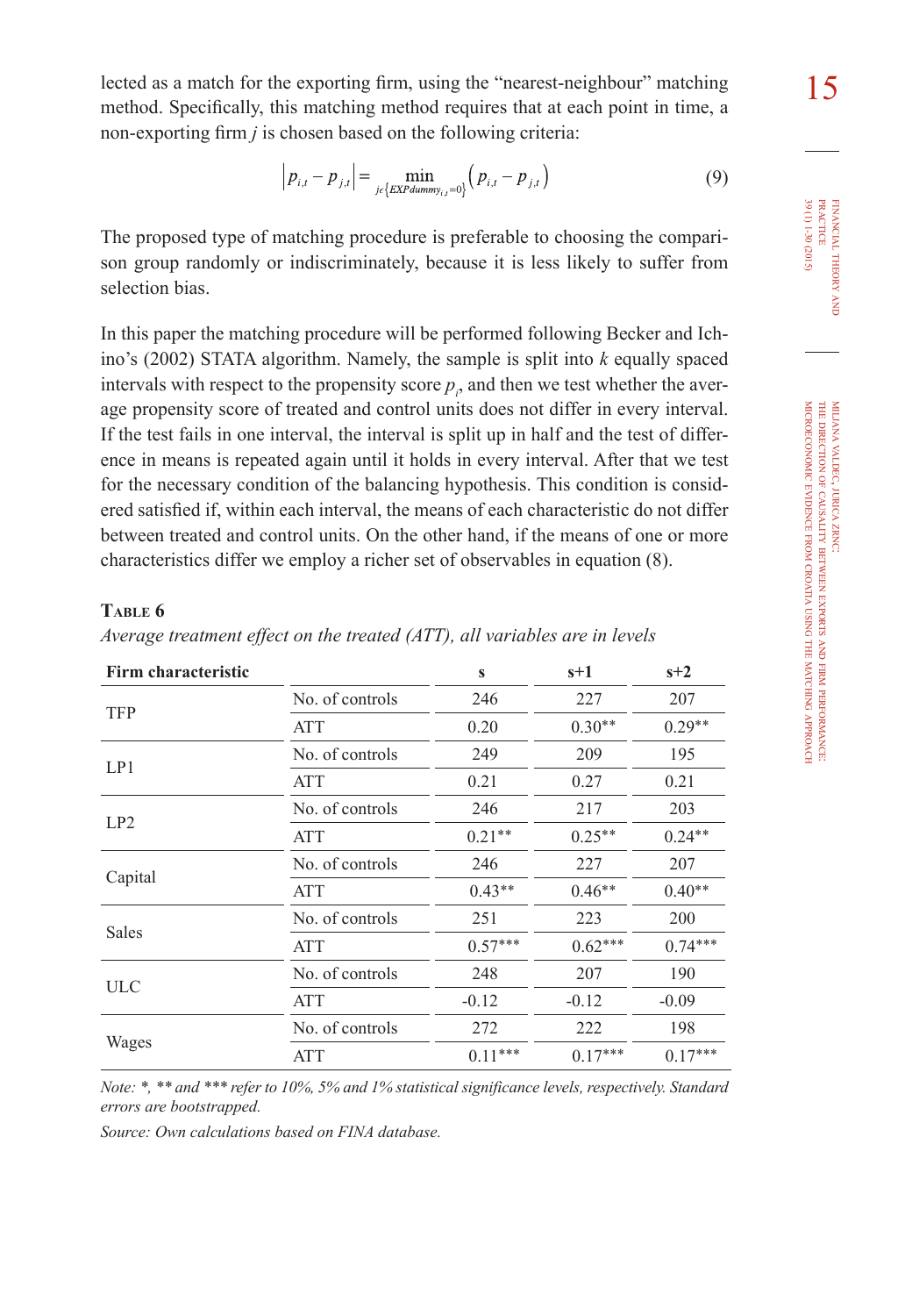16 After obtaining the matched sample based on the probability of becoming an export starter, we proceed to estimate the differences in means within the matched pairs according to various firm performance measures. The difference in means is calculated as follows:

$$
\beta_{\scriptscriptstyle LBE}^s = \frac{1}{N_s} \sum_i (X_{\scriptscriptstyle i s}^{\scriptscriptstyle \textit{starter}} - \sum_{\scriptscriptstyle j \in C(i)} w_{\scriptscriptstyle ij} X_{\scriptscriptstyle j s}^{\scriptscriptstyle \textit{control}})
$$
\n(10)

where *N* denotes the number of firms that started to export and *C(i)* the set of control firms that are matched to an export starter *i*. As there can be multiple control units ascribed to each treated unit, the number of control units matched to an export starter *i* is denoted as  $N_i^c$  and the weight for the control unit is equal to  $w_{ij} =$  $1/N_i^c$  if  $j \in C(i)$  and zero otherwise. The outcome variables  $X^{\text{starter}}$  and  $X^{\text{control}}$  are the usual firm performance variables used throughout this paper, *s* is the number of years after starting to export and  $s=0,1,2$ , while  $X<sub>s</sub>$  represents the performance variable *s* periods after starting to export.

#### **Table 7**

*Average treatment effect on the treated (ATT), all variables are in growth rates*

| Firm<br>characteristic |                 | $\mathbf{s}$ | $s+1$     | $s+2$     | cum       |
|------------------------|-----------------|--------------|-----------|-----------|-----------|
|                        |                 | 246          | 227       |           |           |
| <b>TFP</b>             | No. of controls |              |           | 203       | 203       |
|                        | <b>ATT</b>      | 0.42         | 0.16      | $-0.03$   | 0.16      |
| LP1                    | No. of controls | 249          | 209       | 185       | 185       |
|                        | <b>ATT</b>      | $0.58***$    | 0.07      | $-0.09$   | 0.52      |
| LP2                    | No. of controls | 246          | 217       | 193       | 193       |
|                        | <b>ATT</b>      | $0.40**$     | $0.15*$   | 0.00      | $0.17**$  |
|                        | No. of controls | 246          | 227       | 203       | 203       |
| Capital                | ATT             | 22.56        | 0.04      | 0.09      | 0.90      |
|                        | No. of controls | 251          | 223       | 194       | 194       |
| Sales                  | <b>ATT</b>      | 1.85***      | $0.25*$   | $0.15***$ | $0.54***$ |
|                        | No. of controls | 253          | 207       | 179       | 179       |
| <b>ULC</b>             | <b>ATT</b>      | 0.02         | $-0.11$   | $-0.14$   | $-0.16$   |
|                        | No. of controls | 272          | 221       | 188       | 187       |
| Wages                  | <b>ATT</b>      | $0.11***$    | $0.10***$ | 0.01      | $0.11***$ |

*Note: \*, \*\* and \*\*\* refer to 10%, 5% and 1% statistical significance levels, respectively. Standard errors are bootstrapped.*

*Source: Own calculations based on FINA database.*

Results in table 6 show that even after controlling for firm specific characteristics using propensity score matching, exporters remain superior in some aspects. Higher sales are the most distinguishing characteristic of export starters, even just a few years after starting to export. These results also hold true when the sample

financial

FINANCIAL THEORY PRACTICE 39 (1) 1-30 (2015)

39 (1) 1-30 (2015) practice

theory and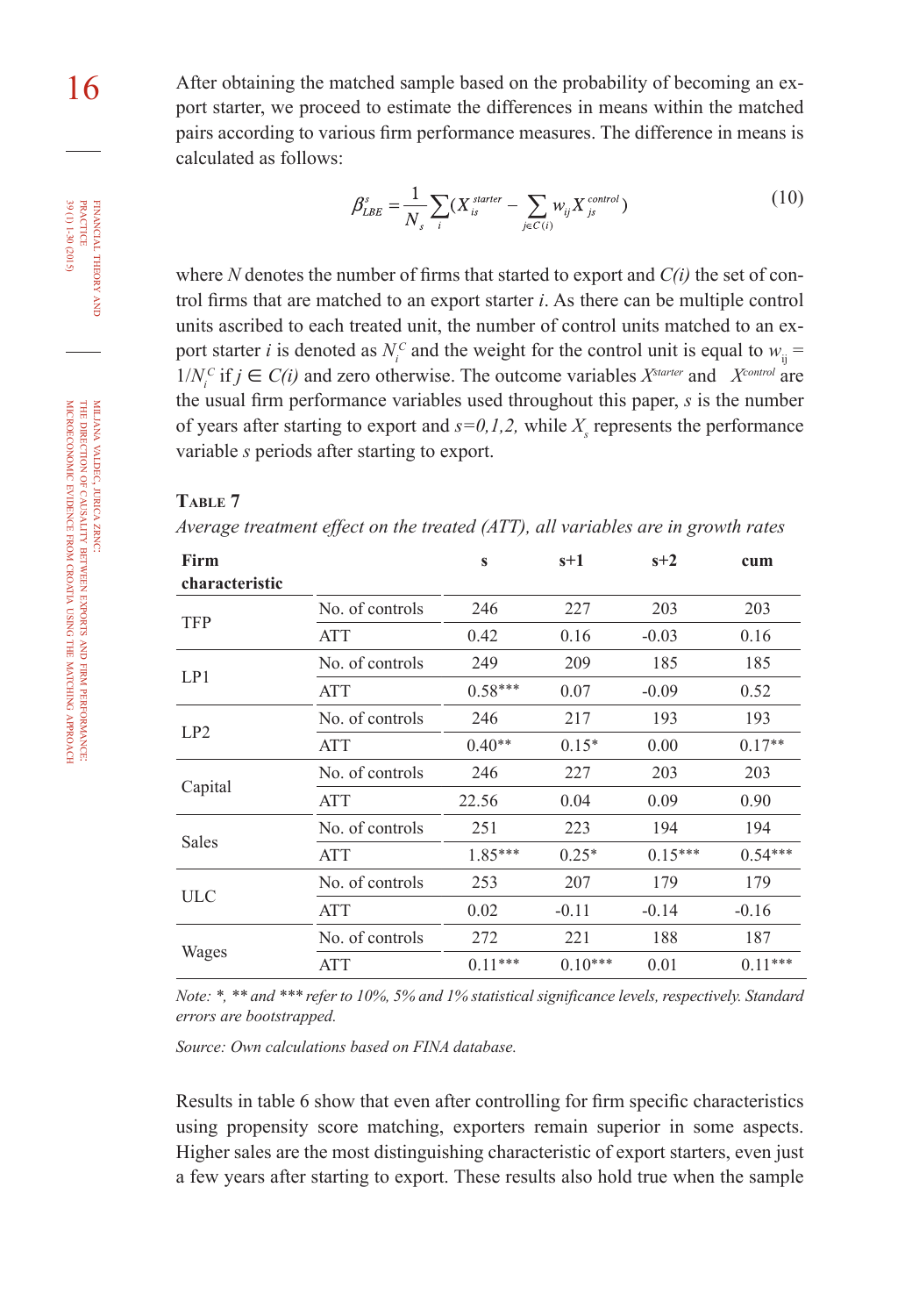is restricted to larger firms (appendix, table A10) and to a lesser extent in a speci- $\frac{17}{17}$ fication when the sample is restricted to firms that existed three years prior to starting to export (appendix, table A9). Additionally, there is some evidence that exporters have higher productivity levels (measured by sales-based labour productivity indicators and total factor productivity), higher capital and wages; however, this result is not robust through sample specifications. Thus, once the selfselection into the exporter group is appropriately controlled for, higher sales remain a characteristic that will differentiate the two groups.

Again we have confirmed that exporters have some characteristics superior to non-exporters, but do they grow faster? In order to answer this question we change the outcome variable  $X$  in the specification  $(10)$  with growth rates relative to the previous period. Additionally, we add a cumulative growth rate outcome variable, which gathers growth rates from starting to export until two year after entry as in de Loecker (2007). Results in table 7 again reveal higher sales growth as a significant difference between export starters and non-exporters; this might be because export starters have access to larger markets than non-exporters. On the other hand, learning effects of exporting are present in some periods but are not pervasive throughout sample specifications (appendix, tables A11 and A12).

### **5 CONCLUDING REMARKS**

In this paper, we examine the causal relationship between export behaviour and different measures of performance at the firm-level, using a sample of Croatian manufacturing firms. Firstly, this study confirms that exporters are on average more productive, have higher sales, pay higher wages, utilize more capital in the production process, etc. After establishing the superior characteristics of exporters we proceed to examine the origins of an exporter's better performance.

In the main sample specification there is strong evidence that exporters' performance predates their entry into export markets. This may be due to the fact that in order to become an exporter a firm needs to pay various sunk costs such as transportation, distribution, marketing costs or cost of changes in personnel or domestic products for foreign consumption. After starting to export, firms have higher growth rates of some performance measures which vary based on sample specification and the period under study, but the self-selection of better performing firms into export markets does not allow any causal interpretation of these results.

Further exploring the direction of causality between exports and firm performance, the issue of self-selection is tackled by pairing exporters and non-exporters with similar observable firm characteristics. This is achieved by utilizing the propensity score matching framework and testing differences in means of various performance variables between export starters and non-exporters in matched samples. The results show that learning effects are present only in some periods, and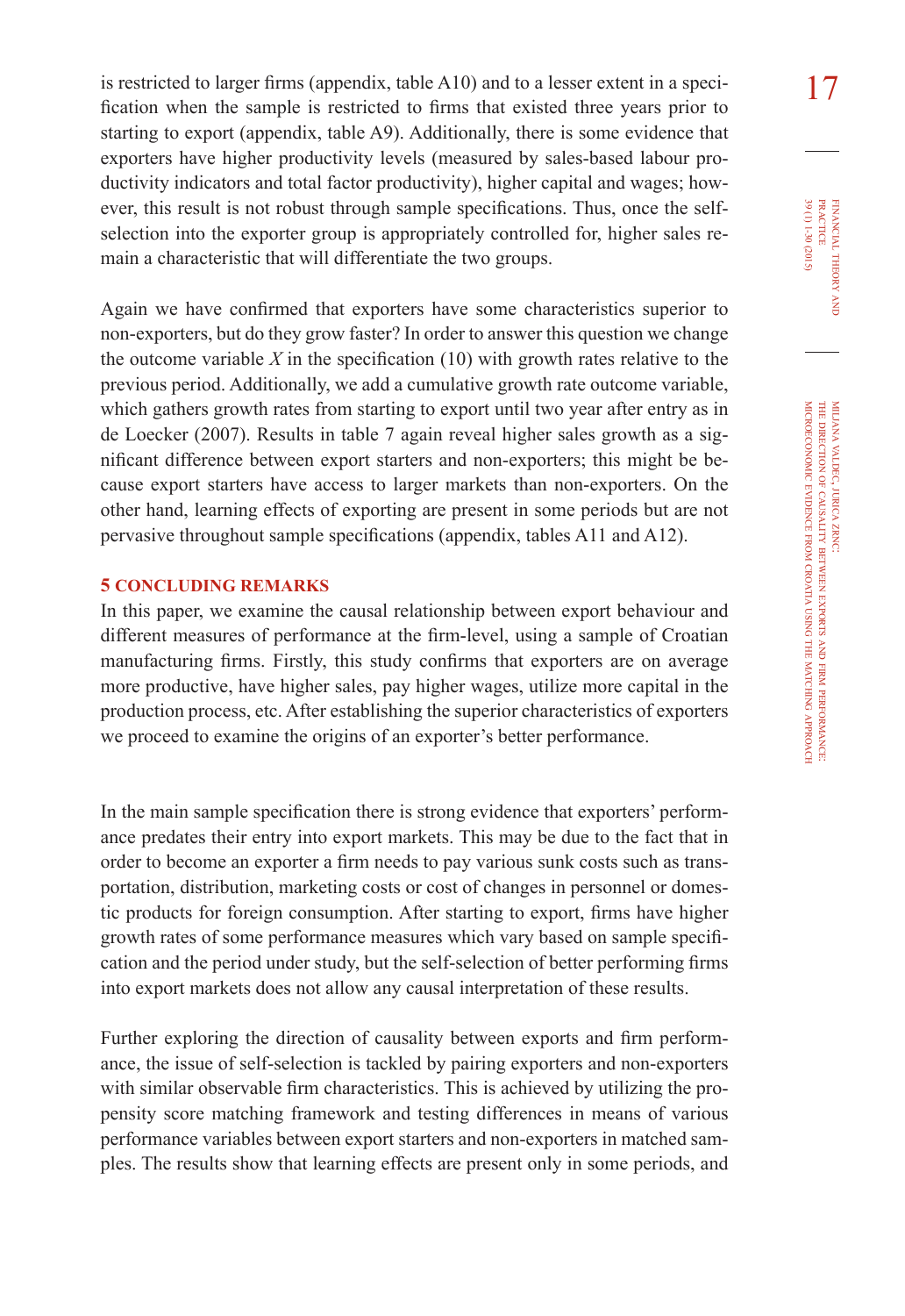18 that the most distinguishing characteristic of export starters is higher sales growth. This suggests that export starters, after paying for the sunk cost of exporting, have access to larger markets, which enable them to grow faster than they otherwise would. On the other hand, new exporters do not show robust productivity improvements, implying that there are limited effects of starting to export on aggregate productivity developments.

financial

 $(5107)$  06-1 (1) 66

theory FINANCIAL THEORY AND PRACTICE 39 (1) 1-30 (2015) practice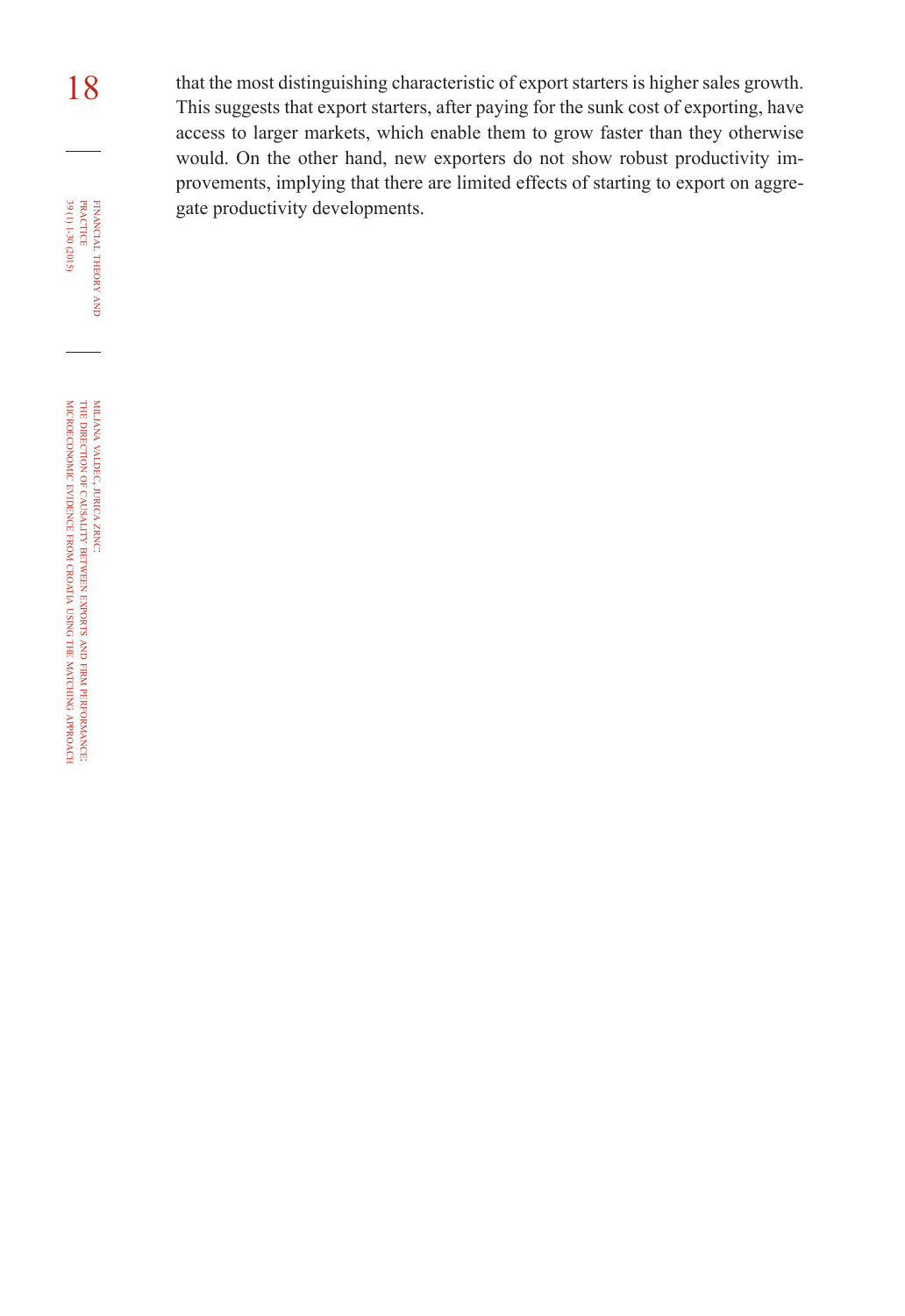#### **Total factor productivity estimation**

Total factor productivity is usually estimated as a residual in a standard Cobb-Douglas production function:

$$
Y_{\scriptscriptstyle i\prime} = A_{\scriptscriptstyle i\prime} K_{\scriptscriptstyle i\prime}^{\beta_K} L_{\scriptscriptstyle i\prime}^{\beta_L} M_{\scriptscriptstyle i\prime}^{\beta_M}
$$

To facilitate the empirical estimation all variables are converted into the logarithm form:

$$
y_{it} = a_{it} + \beta_K k_{it} + \beta_L l_{it} + \beta_M m_{it},
$$

where the residual can be decomposed into three parts:

$$
\ln(A_{ii}) = a_{ii} = \beta_0 + \omega_{ii} + u_{ii}
$$

so that  $\beta_0$  represents the mean level of efficiency common to all firms and time periods,  $\omega_{\mu}$  is a firm specific deviation from mean which is known to the firm, but unobserved by the econometrician and  $u_i$  is an unobserved firm-specific deviation from the mean that is a result of an unexpected shock (ECB, 2014). The difference between  $\omega_{i}$  and  $u_{i}$  is that the former is observed by the firm and thus it influences input choices. On the other hand  $u_{\mu}$  represents an independent and identically distributed random variable which does not affect explanatory variables. Since it is very unlikely that the level productivity  $\omega_{\mu}$  is not observed by the firm it will influence the optimal bundle of inputs thus causing the so-called "simultaneity bias". Generally, it can be assumed that the higher the firm-level productivity, the larger the quantities of the inputs chosen by firm. This will result in an upward bias in the technology coefficients of all variable inputs and downward bias of all inputs that are quasi-fixed (Levinsohn and Petrin, 2003). One approach that tries to deal with this problem can be found in Olley and Pakes (1996), who show that under certain conditions, investment and capital stock can be used as a proxy variable for firmlevel productivity. This approach may have been appropriate for their analysis of the telecommunication sector in the US but in later applications the choice of investment as an instrument proved to be problematic. Specifically, investment tends to be "lumpy", characterized with volatile growth rates and a lot of firms do not invest in a given year so there is a loss of efficiency in estimation. Taking this into account, Levinsohn and Petrin (2003) instrumented unobserved productivity  $(\omega)$  with capital stock and material inputs, arguing that, as with investment, more productive firms in manufacturing will tend to have higher capital stock and material inputs. Ackerberget et al. (2006) build on the mentioned approaches and add labour as a deterministic function of unobserved productivity and state variables. In Woolridge (2009) these approaches are implemented in the GMM framework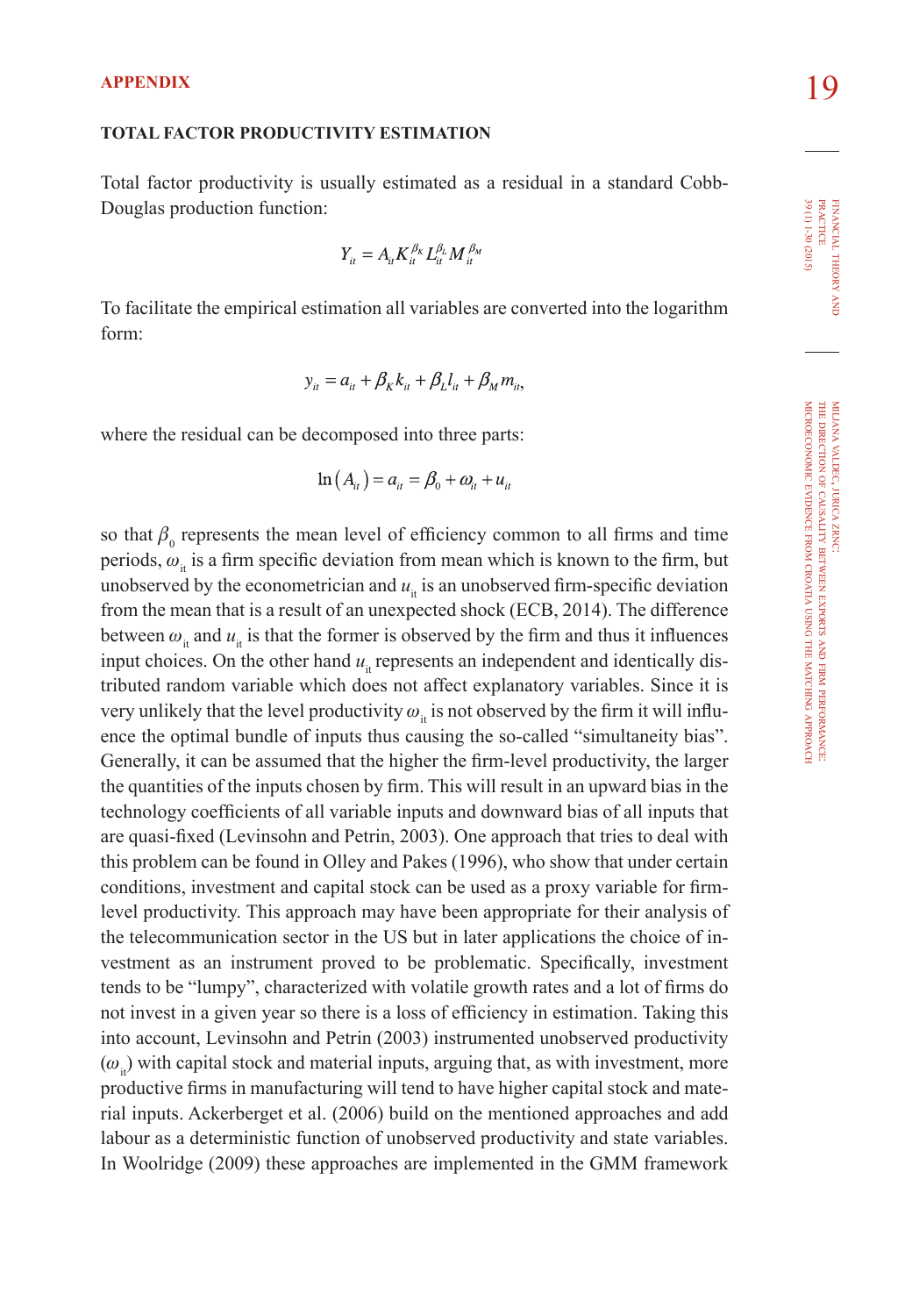20 which results in efficiency gains. GMM uses cross-equation correlation and multiple moment conditions in order to gain efficiency, while at the same time accounting for serial correlation and heteroscedasticity with the use of the optimal weighting matrix. Woolridge framework for estimating TFP is utilized in this paper following ECB (2014) implementation and STATA code.

#### **Table A1**

*Export premium estimates from POLS, with FDI and import dummies*

| Firm chara-<br>cteristic   | <b>TFP</b> | LP1       | LP2       | Capital   | <b>Sales</b> | <b>ULC</b> | Wages     |
|----------------------------|------------|-----------|-----------|-----------|--------------|------------|-----------|
| Estimated<br>coefficient   | $0.28***$  | $0.31***$ | $0.29***$ | $0.40***$ | $0.78***$    | $-0.19***$ | $0.12***$ |
| Transformed<br>coefficient | 32.6       | 36.3      | 33.1      | 49.6      | 117.6        | $-17.0$    | 12.7      |
| Observations               | 80,256     | 80,256    | 80,150    | 80,256    | 80,150       | 79,548     | 79,548    |
| $R^2$                      | 0.39       | 0.35      | 0.19      | 0.50      | 0.67         | 0.37       | 0.18      |

*Note:\*, \*\* and \*\*\* refer to 10%, 5% and 1% statistical significance levels, respectively. The transformed coefficient was calculated as 100(exp(β)-1). Regression errors are heteroscedasticity robust.*

*Source: Own calculations based on FINA database.*

#### **Table A2**

*Self-selection estimates from POLS, with FDI and import dummies*

|              | $t-1$      | $t-2$      | $t-3$     | <b>Observations</b> |
|--------------|------------|------------|-----------|---------------------|
| <b>TFP</b>   | $0.34***$  | $0.27***$  | $0.18**$  | 43,137              |
| LP1          | $0.38***$  | $0.31***$  | $0.22***$ | 43,137              |
| LP2          | $0.38***$  | $0.30***$  | $0.28***$ | 43,069              |
| Capital      | $0.43***$  | $0.41***$  | $0.51***$ | 43,137              |
| <b>Sales</b> | $0.52***$  | $0.44***$  | $0.48***$ | 43,069              |
| ULC          | $-0.23***$ | $-0.18***$ | $-0.12*$  | 42,624              |
| Wages        | $0.13***$  | $0.12***$  | 0.10      | 42,624              |
|              |            |            |           |                     |

*Note:\*, \*\* and \*\*\* refer to 10%, 5% and 1% statistical significance levels, respectively. The transformed coefficient was calculated as 100(exp(β)-1). Regression errors are heteroscedasticity robust.*

*Source: Own calculations based on FINA database.*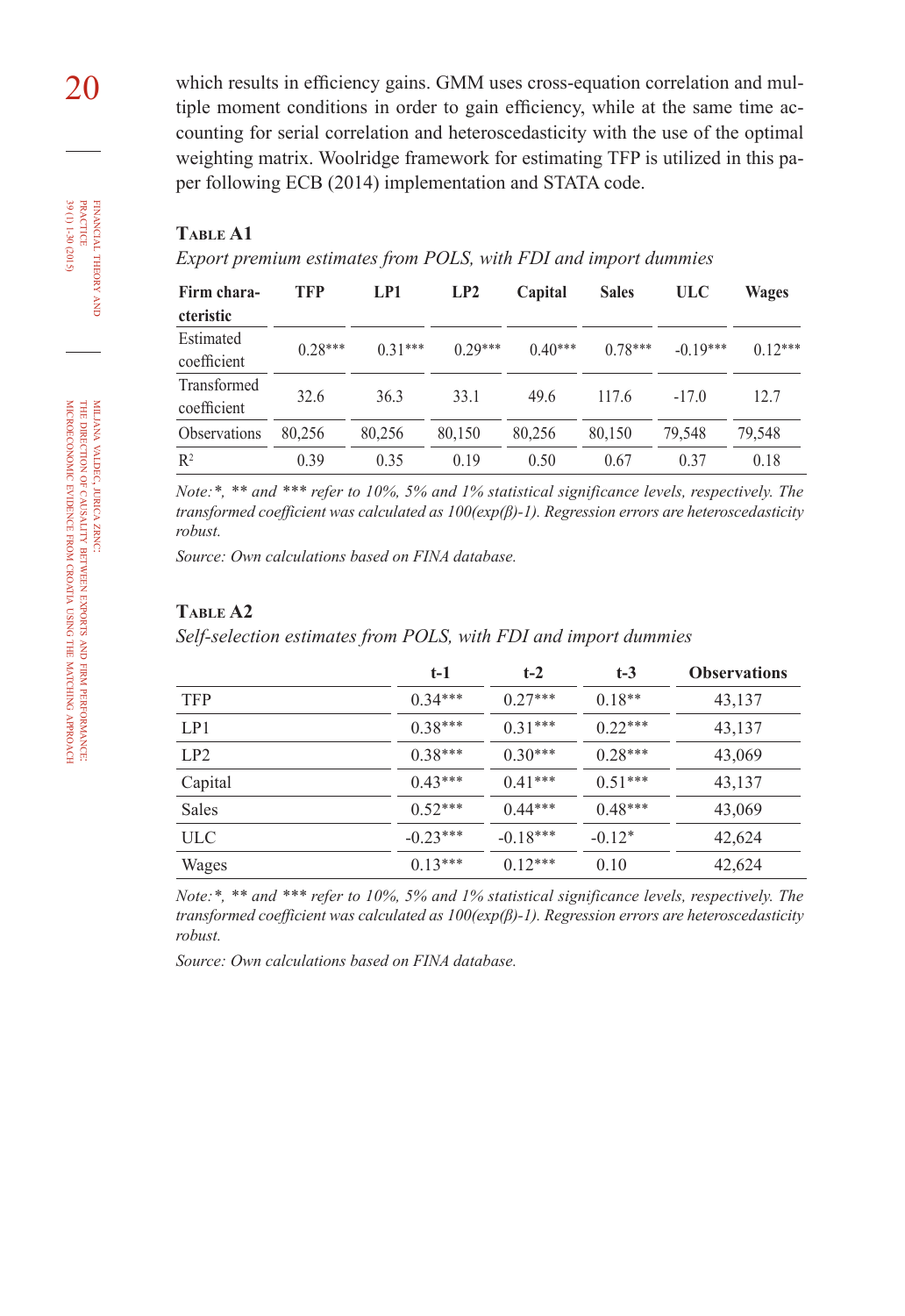|                | Ex-ante export premium, estimated for six samples and seven firm performance measures (l $>$ 10) |           |           |              |           |           |                   |           |              |
|----------------|--------------------------------------------------------------------------------------------------|-----------|-----------|--------------|-----------|-----------|-------------------|-----------|--------------|
| Beginning year | Comparison year                                                                                  | FFP       | Capital   | <b>Sales</b> | UUC       | ELI       | LP <sub>2</sub>   | Wages     | Observations |
|                | 2002                                                                                             | $0.59***$ | 0.35      | $0.62***$    | $-0.47*$  | $0.61**$  | $0.63***$         | 0.14      | 584          |
| 2005           | 2003                                                                                             | $0.65***$ | 0.23      | $0.61***$    | $-0.40**$ | $0.66***$ | $0.56***$         | $0.24***$ | 595          |
|                | 2004                                                                                             | 0.20      | 0.04      | 0.25         | $-0.17$   | 0.21      | 0.25              | 0.04      | 574          |
|                | 2003                                                                                             | 0.20      | $-0.42$   | 0.01         | $-0.04$   | 0.16      | 0.05              | 0.12      | 558          |
| 2006           | 2004                                                                                             | 0.06      | $-0.30$   | 0.14         | 0.06      | 0.04      | 0.18              | $0.16***$ | 533          |
|                | 2005                                                                                             | 0.18      | $-0.39$   | 0.24         | 0.05      | 0.14      | 0.25              | $0.20**$  | 500          |
|                | 2004                                                                                             | 0.14      | 0.45      | 0.49         | $-0.15$   | 0.15      | $0.33*$           | 0.00      | 517          |
| 2007           | 2005                                                                                             | 0.08      | 0.36      | 0.33         | $-0.14$   | 0.09      | 0.21              | $-0.04$   | 485          |
|                | 2006                                                                                             | 0.09      | $-0.42$   | 0.12         | $-0.15$   | 0.00      | 0.08              | $-0.09$   | 736          |
|                | 2005                                                                                             | $-0.07$   | $-0.04$   | $0.10\,$     | 0.17      | $-0.14$   | $-0.03$           | 0.03      | 469          |
| 2008           | 2006                                                                                             | 0.20      | $0.57*$   | $0.41*$      | $-0.19$   | 0.23      | 0.30              | 0.03      | 704          |
|                | 2007                                                                                             | 0.13      | $0.86***$ | $0.45***$    | $-0.17$   | 0.18      | $0.34**$          | 0.00      | 777          |
|                | 2006                                                                                             | 0.16      | $0.76*$   | 0.29         | $-0.28$   | 0.25      | 0.29              | $-0.03$   | 740          |
| 2009           | 2007                                                                                             | 0.17      | $0.93*$   | 0.26         | $-0.28$   | 0.29      | 0.32              | $-0.00$   | 800          |
|                | 2008                                                                                             | 0.04      | 0.35      | 0.20         | $-0.14$   | 0.06      | $\overline{0.11}$ | $-0.08$   | 784          |
|                | 2007                                                                                             | 0.02      | $1.49***$ | 1.24         | $-0.07$   | 0.21      | 0.14              | 0.13      | 736          |
| 2010           | 2008                                                                                             | 0.26      | $1.24*$   | $0.51***$    | $-0.15$   | $0.44*$   | $0.47***$         | $0.29**$  | 797          |
|                | 2009                                                                                             | 0.22      | $1.24**$  | 0.40         | $-0.11$   | 0.37      | 0.27              | 0.14      | 777          |

**Table A3** 

TABLE A3

2009 0.22 1.24\*\* 0.40 -0.11 0.37 0.27 0.14 777 0.37  $-0.11$ 0.40  $1.24***$ 0.22 2009

Note: \*, \*\* and \*\*\* refer to 10%, 5% and 1% statistical significance levels, respectively. Number of export-starters for years 2005, 2006, 2007, 2008, 2009 and 2010 is<br>165, 234, 127, 137, 144, 157 respectively. *Note: \*, \*\* and \*\*\* refer to 10%, 5% and 1% statistical significance levels, respectively. Number of export-starters for years 2005, 2006, 2007, 2008, 2009 and 2010 is 165, 234, 127, 137, 144, 157 respectively.*

Source: Own calculations based on FINA database. *Source: Own calculations based on FINA database.*

1

 $\frac{2}{\sum_{\substack{0 \leq x \leq 2x \leq 2x \leq 2x \leq 2x \leq 2x \leq 2x \leq 2x \leq 2x \leq 2x \leq 2x \leq 2x \leq 2x \leq 2x}}$ FINANCIAL THEORY AND PRACTICE 39 (1) 1-30 (2015) 39 (1) 1-30 (2015) financial theory

miljana valdec, jurica zrnc: the direction of causality between exports and firm performance: microeconomic evidence from croatia using the matching approach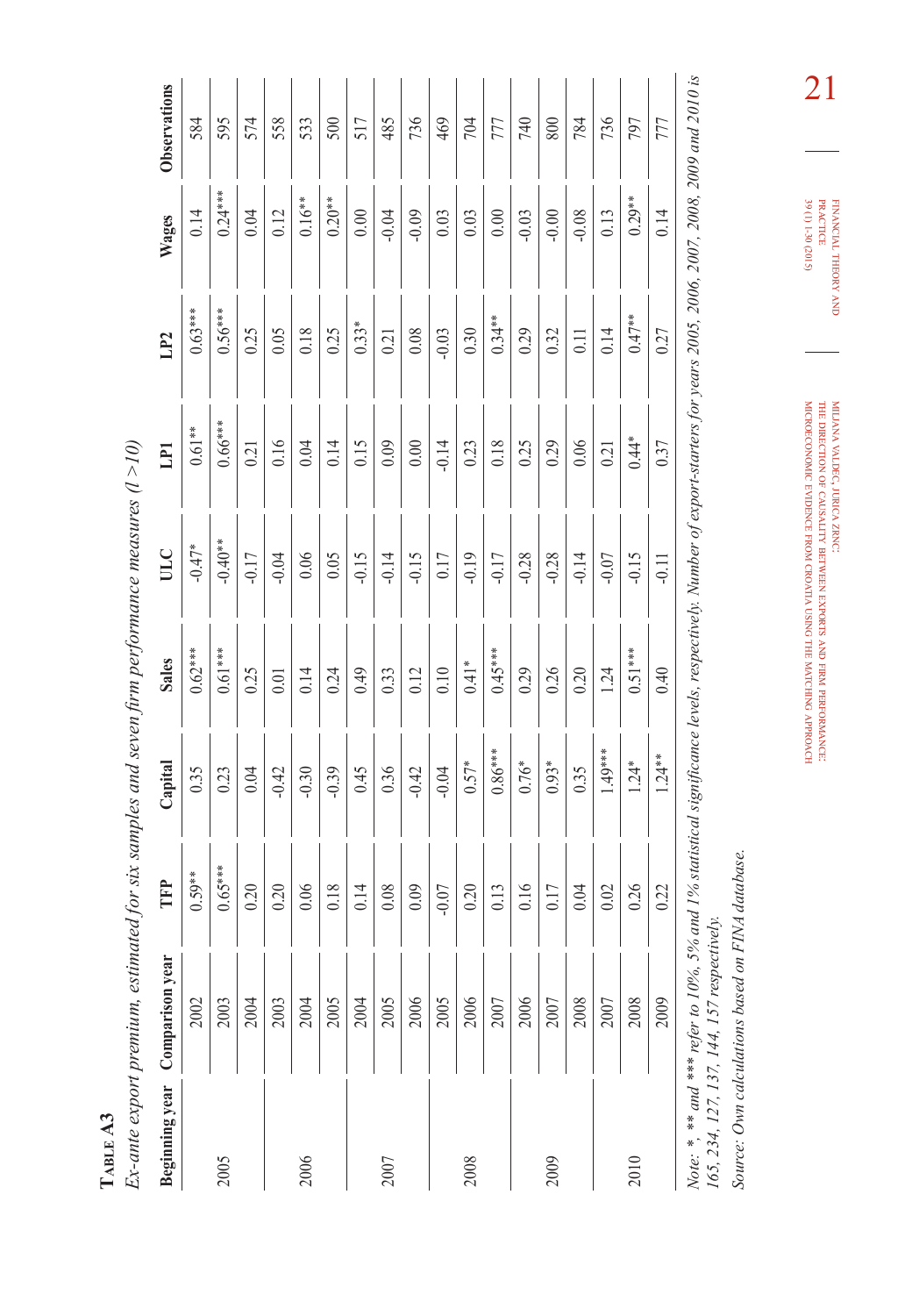$(5102)$ 06-1 (1) 06  $\tt\tt FINANTAL THEORY AND  
  $\tt PRACTICE$$ 39 (1) 1-30 (2015) practice financial theory

miljana valdec, jurica zrnc: the direction of causality between exports à firm performance: microeconomic evidence from croatia using the matching approach

> TABLE A4 **Table A4**

Ex-post exporter premium, levels *Ex-post exporter premium, levels*

| Beginning year | Comparison year                                                                                                                                                          | Ê         | Capital   | <b>Sales</b> | ULC        | E         | LP <sub>2</sub> | Wages     | Observations |
|----------------|--------------------------------------------------------------------------------------------------------------------------------------------------------------------------|-----------|-----------|--------------|------------|-----------|-----------------|-----------|--------------|
|                | 2005                                                                                                                                                                     | $0.55***$ | $0.75***$ | $0.85***$    | $-0.48***$ | $0.59***$ | $0.65***$       | $0.14***$ | 3,307        |
| 2005           | 2006                                                                                                                                                                     | $0.64***$ | $0.82***$ | $0.92***$    | $-0.42***$ | $0.69***$ | $0.66***$       | $0.27***$ | 3,756        |
|                | 2007                                                                                                                                                                     | $0.51***$ | $0.64***$ | $0.76***$    | $-0.32***$ | $0.54***$ | $0.51***$       | $0.21***$ | 3,975        |
|                | 2006                                                                                                                                                                     | $0.39***$ | $0.78***$ | $0.67***$    | $-0.38***$ | $0.47***$ | $0.48***$       | $0.09***$ | 3,711        |
| 2006           | 2007                                                                                                                                                                     | $0.44***$ | $0.87***$ | $0.78***$    | $-0.35***$ | $0.54***$ | $0.57***$       | $0.18***$ | 3,903        |
|                | 2008                                                                                                                                                                     | $0.40***$ | $0.87***$ | $0.70***$    | $-0.31***$ | $0.50***$ | $0.51***$       | $0.18***$ | 4,160        |
|                | 2007                                                                                                                                                                     | $0.50***$ | $0.58***$ | $0.80***$    | $-0.44***$ | $0.53***$ | $0.57***$       | $0.11***$ | 3,716        |
| 2007           | 2008                                                                                                                                                                     | $0.57***$ | $0.91***$ | $0.89***$    | $-0.39***$ | $0.65***$ | $0.67***$       | $0.25***$ | 3,956        |
|                | 2009                                                                                                                                                                     | $0.40***$ | $0.77***$ | $0.66***$    | $-0.29***$ | $0.47***$ | $0.49***$       | $0.21***$ | 4,120        |
|                | 2008                                                                                                                                                                     | $0.45***$ | $0.94***$ | $1.08***$    | $-0.31***$ | $0.51***$ | $0.51***$       | $0.21***$ | 3,855        |
| 2008           | 2009                                                                                                                                                                     | $0.53***$ | $1.08***$ | $0.94***$    | $-0.35***$ | $0.59***$ | $0.64***$       | $0.23***$ | 3,991        |
|                | 2010                                                                                                                                                                     | $0.54***$ | $1.07***$ | $0.95***$    | $-0.39***$ | $0.61***$ | $0.64***$       | $0.21***$ | 4,213        |
|                | 2009                                                                                                                                                                     | $0.60***$ | $0.65*$   | $0.78***$    | $-0.49***$ | $0.61***$ | $0.57***$       | $0.12***$ | 3,886        |
| 2009           | 2010                                                                                                                                                                     | $0.70***$ | $0.73***$ | $0.99***$    | $-0.49***$ | $0.76***$ | $0.73***$       | $0.26***$ | 4,075        |
|                | 2011                                                                                                                                                                     | $0.67***$ | $0.89***$ | $0.99***$    | $-0.44***$ | $0.74***$ | $0.71***$       | $0.29***$ | 4,117        |
|                | 2010                                                                                                                                                                     | $0.77***$ | $0.74***$ | $1.12***$    | $-0.70***$ | $0.84***$ | $0.85***$       | $0.18***$ | 4,001        |
| 2010           | 2011                                                                                                                                                                     | $0.78***$ | $0.95***$ | $1.18***$    | $-0.64***$ | $0.88***$ | $0.89***$       | $0.23***$ | 4,006        |
|                | 2012                                                                                                                                                                     | $0.65***$ | $0.98***$ | $1.10***$    | $-0.45***$ | $0.75***$ | $0.79***$       | $0.28***$ | 3,938        |
|                | Note: *, *** and *** refer to 10%, 5% and 1% statistical significance levels, respectively. Number of export-starters for years 2005, 2006, 2007, 2008, 2009 and 2010 is |           |           |              |            |           |                 |           |              |

 $\zeta$  $\frac{1}{2}$ Ļ 。<br>? Ş. Ļ  $\ddot{\phantom{a}}$ 165, 234, 127, 137, 144, 157 respectively. *165, 234, 127, 137, 144, 157 respectively.*

Source: Own calculations based on FINA database. *Source: Own calculations based on FINA database.*

22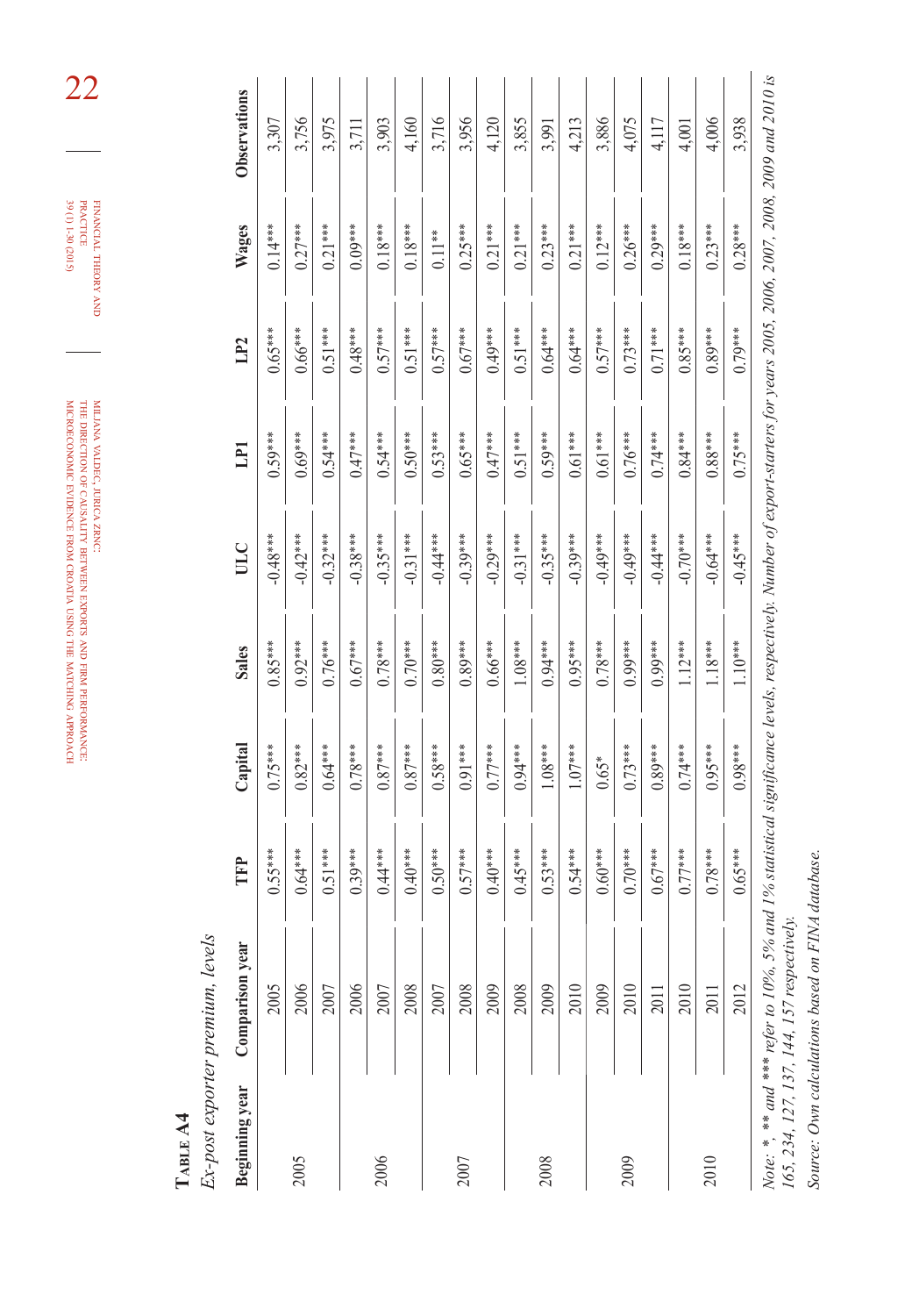23 **Table A5**  *Ex-post exporter premium, fixed effects, growth rates*

|              |           | t+1          | $t+2$   | <b>Observations</b> | $\mathbb{R}^2$ |
|--------------|-----------|--------------|---------|---------------------|----------------|
| <b>TFP</b>   | 25.84     | 4.60         | 12.75   | 24,134              | 0.00           |
| LP1          | 25.46     | 6.64         | 11.94   | 24,134              | 0.00           |
| LP2          | 4.31      | 7.12         | $-0.25$ | 24,075              | 0.00           |
| Capital      | $305.49*$ | $-454.41***$ | $-2.17$ | 24,134              | 0.00           |
| <b>Sales</b> | $3141***$ | $-10.13$     | 1.91    | 24,075              | 0.01           |
| <b>ULC</b>   | 17.52     | $-5.88$      | $-9.23$ | 23,730              | 0.00           |
| Wages        | $5.73*$   | 3.64         | $-2.91$ | 23,730              | 0.02           |

*Note: \*, \*\* and \*\*\* refer to 10%, 5% and 1% statistical significance levels, respectively. The transformed coefficient was calculated as 100(exp(β)-1). The panel regression is corrected for first order autocorrelation.*

*Source: Own calculations based on FINA database.*

# **Table A6**

*Ex-post exporter premium with FDI and importer dummies, fixed effects, growth rates*

|              |            | $t+1$        | $t+2$   | <b>Observations</b> | $\mathbf{R}^2$ |
|--------------|------------|--------------|---------|---------------------|----------------|
| <b>TFP</b>   | 25.60      | 4.99         | 13.56   | 24,134              | 0.00           |
| LP1          | 26.10      | 7.11         | 12.86   | 24,134              | 0.00           |
| LP2          | 4.69       | 7.48         | 0.12    | 24,075              | 0.00           |
| Capital      | $304.13*$  | $-449.15***$ | $-2.31$ | 24,134              | 0.00           |
| <b>Sales</b> | $31.21***$ | $-9.85$      | 2.39    | 24,075              | 0.01           |
| ULC          | 18.10      | $-5.17$      | $-8.30$ | 23,730              | 0.00           |
| Wages        | 5.67       | 3.67         | $-2.87$ | 23,730              | 0.02           |

*Note: \*, \*\* and \*\*\* refer to 10%, 5% and 1% statistical significance levels, respectively. The transformed coefficient was calculated as 100(exp(β)-1). The panel regression is corrected for first order autocorrelation.*

*Source: Own calculations based on FINA database.*

financial

theory FINANCIAL THEORY AND<br>PRACTICE<br>39 (1) 1-30 (2015) 39 (1) 1-30 (2015) practice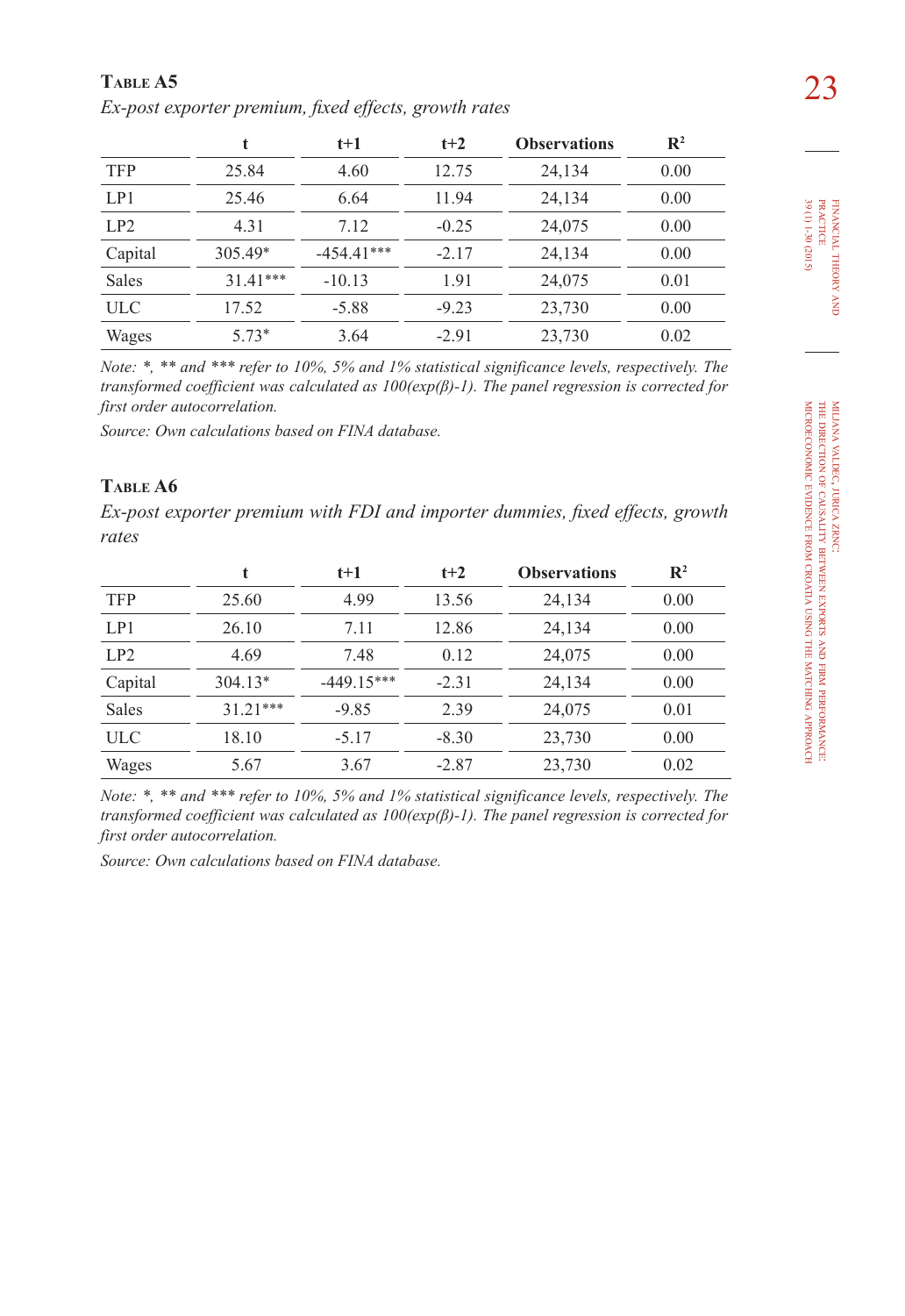# 24 **Table A7**

*Ex-post export premium estimates on a sample restricted to firms that existed three years prior to starting to export*

| <b>Beginning</b> | TFP     | Capital  | <b>Sales</b> | <b>ULC</b> | LP1     | LP2     | <b>Wages</b> | Obser-  |
|------------------|---------|----------|--------------|------------|---------|---------|--------------|---------|
| year             |         |          |              |            |         |         |              | vations |
| 2005             | $-0.73$ | 275.57   | 5.24         | $-9.92**$  | 0.03    | 1.92    | $-1.02$      | 1.517   |
| 2006             | 4.43    | $-5.35$  | $-0.81$      | $-5.34$    | 4.82    | $-4.27$ | $-4.11*$     | 1.220   |
| 2007             | $5.30*$ | $-49.15$ | 491          | $-15.29**$ | 4.36    | 0.27    | 3.42         | 987     |
| 2008             | 7.55    | $-6.56$  | 12.16        | $20.96*$   | 6.17    | 4.19    | 2.73         | 846     |
| 2009             | 0.83    | 24.381   | $6.67*$      | $-12.33$   | 2.42    | 2.58    | 0.68         | 720     |
| 2010             | $-7.54$ | $-4.56$  | 10.25        | $-6.91$    | $-6.88$ | 3.72    | 7.36         | 612     |

*Note: \*, \*\* and \*\*\* refer to 10%, 5% and 1% statistical significance levels, respectively. Number of export-starters for years 2005, 2006, 2007, 2008, 2009 and 2010 is 31, 17, 14, 9, 9, 9 respectively.*

*Source: Own calculations based on FINA database.*

### **Table A8**

*Ex-post export premium estimates on a sample restricted to firms that employ ten or more workers*

| <b>Beginning</b> | <b>TFP</b> | Capital   | <b>Sales</b> | <b>ULC</b> | LP1        | LP2      | <b>Wages</b> | Obser-  |
|------------------|------------|-----------|--------------|------------|------------|----------|--------------|---------|
| year             |            |           |              |            |            |          |              | vations |
| 2005             | $-8.91$    | 305.78    | 32.69        | 100.58     | $-6.11$    | 4.13     | 2.88         | 764     |
| 2006             | $5.55*$    | $265.69*$ | 63.12        | $22.12*$   | 4.67       | 549*     | $9.39**$     | 805     |
| 2007             | 11.80      | 271.63    | 3.21         | 4 9 9      | 12.13      | $717*$   | 1.58         | 805     |
| 2008             | $16.81***$ | 143.53    | $32.49**$    | $-8.18$    | $16.30***$ | 13.40    | 2.23         | 842     |
| 2009             | 1.65       | 263.53    | 13.00        | $-3.67$    | 3.52       | $6.65**$ | $6.07***$    | 772     |
| 2010             | 3.82       | 660.94    | 2.10         | 24.42      | 5.78       | 4.25     | 1.64         | 737     |

*Note: \*, \*\* and \*\*\* refer to 10%, 5% and 1% statistical significance levels, respectively. Number of export-starters for years 2005, 2006, 2007, 2008, 2009 and 2010 is 23, 27, 14, 16, 18, 14 respectively.*

*Source: Own calculations based on FINA database.*

financial

theory FINANCIAL THEORY AND<br>PRACTICE<br>99 (1) 1-30 (2015) 39 (1) 1-30 (2015) practice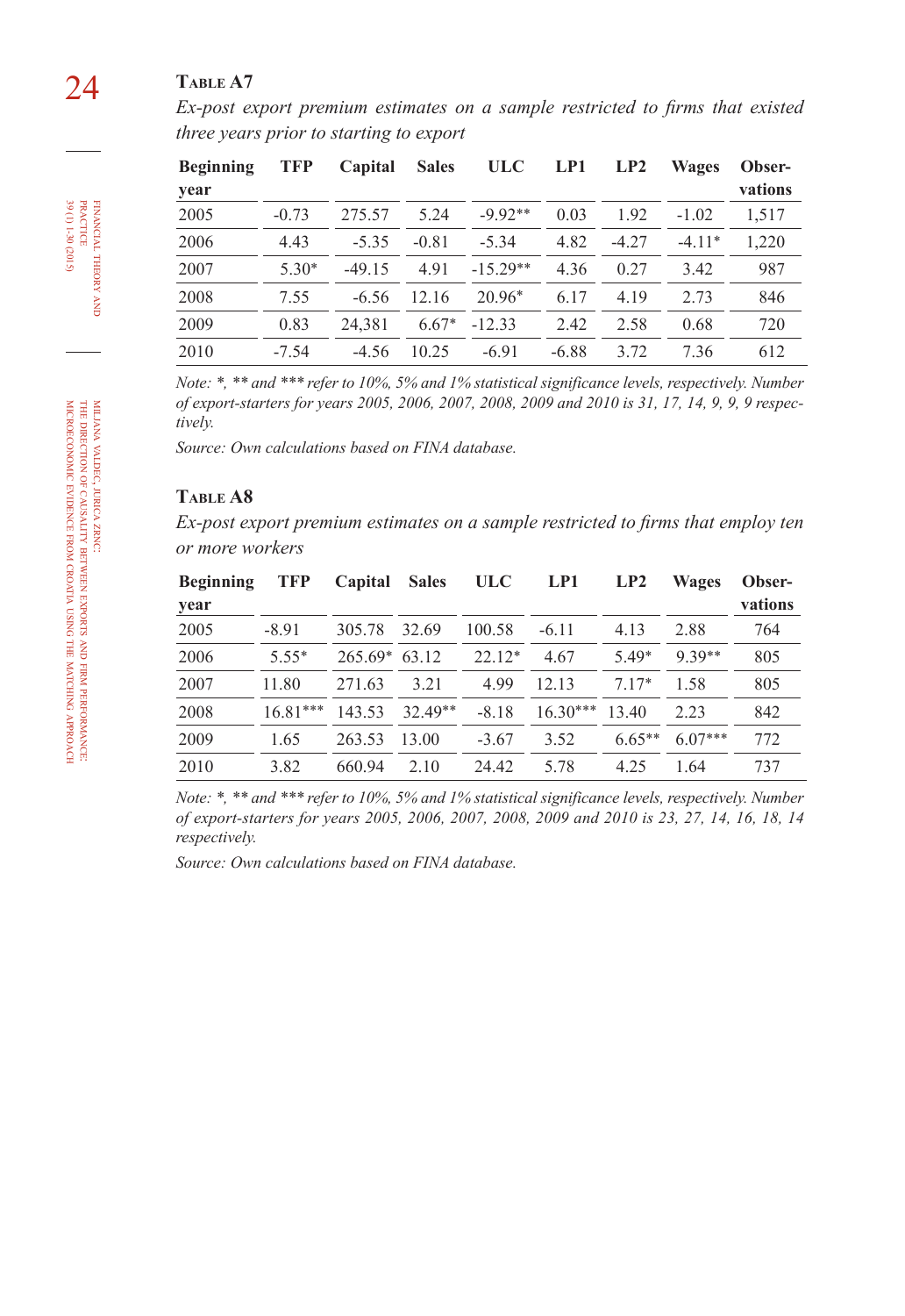25 **Table A9**  *Levels ex-post export premium estimates on a matched sample restricted to firms that existed three years prior to starting to export*

| Firm characteristic |                 | $\mathbf{s}$ | $s+1$   | $s+2$    |
|---------------------|-----------------|--------------|---------|----------|
|                     | No. of controls | 88           | 82      | 74       |
| <b>TFP</b>          | ATT             | $-0.04$      | 0.06    | 0.13     |
|                     | No. of controls | 88           | 73      | 68       |
| LP1                 | <b>ATT</b>      | 0.11         | 0.25    | 0.22     |
|                     | No. of controls | 88           | 74      | 68       |
| LP2                 | ATT             | $-0.01$      | 0.04    | 0.09     |
|                     | No. of controls | 88           | 82      | 74       |
| Capital             | ATT             | 0.03         | 0.11    | 0.24     |
|                     | No. of controls | 86           | 73      | 69       |
| <b>Sales</b>        | ATT             | 0.12         | $0.42*$ | $0.37**$ |
|                     | No. of controls | 88           | 78      | 69       |
| <b>ULC</b>          | <b>ATT</b>      | $-0.14$      | $-0.22$ | $-0.15$  |
|                     | No. of controls | 88           | 74      | 65       |
| Wages               | <b>ATT</b>      | 0.06         | 0.11    | 0.09     |

*Note: \*, \*\* and \*\*\* refer to 10%, 5% and 1% statistical significance levels, respectively. Standard errors are bootstrapped.*

*Source: Own calculations based on FINA database.*

# **Table A10**

*Levels ex-post export premium estimates on a matched sample restricted to firms that employ ten or more workers*

| Firm characteristic |                 | S                                                                                          | $s+1$     | $s+2$    |
|---------------------|-----------------|--------------------------------------------------------------------------------------------|-----------|----------|
| <b>TFP</b>          | No. of controls | 103                                                                                        | 95        | 87       |
|                     | <b>ATT</b>      | 0.02                                                                                       | 0.14      | $-0.02$  |
| LP1                 | No. of controls | 102                                                                                        | 94        | 90       |
|                     | <b>ATT</b>      | $-0.02$<br>103<br>$-0.04$<br>103<br>0.39<br>105<br>$0.38***$<br>102<br>0.07<br>105<br>0.07 | 0.15      | 0.02     |
| LP2                 | No. of controls |                                                                                            | 94        | 87       |
|                     | <b>ATT</b>      |                                                                                            | 0.00      | $-0.01$  |
|                     | No. of controls |                                                                                            | 95        | 87       |
| Capital             | <b>ATT</b>      |                                                                                            | $0.46**$  | $0.53**$ |
| <b>Sales</b>        | No. of controls |                                                                                            | 94        | 87       |
|                     | <b>ATT</b>      |                                                                                            | $0.19***$ | $0.41**$ |
|                     | No. of controls |                                                                                            | 96        | 83       |
| <b>ULC</b>          | <b>ATT</b>      |                                                                                            | 0.05      | $-0.05$  |
|                     | No. of controls |                                                                                            | 95        | 86       |
| Wages               | <b>ATT</b>      |                                                                                            | $0.09*$   | 0.06     |

*Note: \*, \*\* and \*\*\* refer to 10%, 5% and 1% statistical significance levels, respectively. Standard errors are bootstrapped.*

*Source: Own calculations based on FINA database.*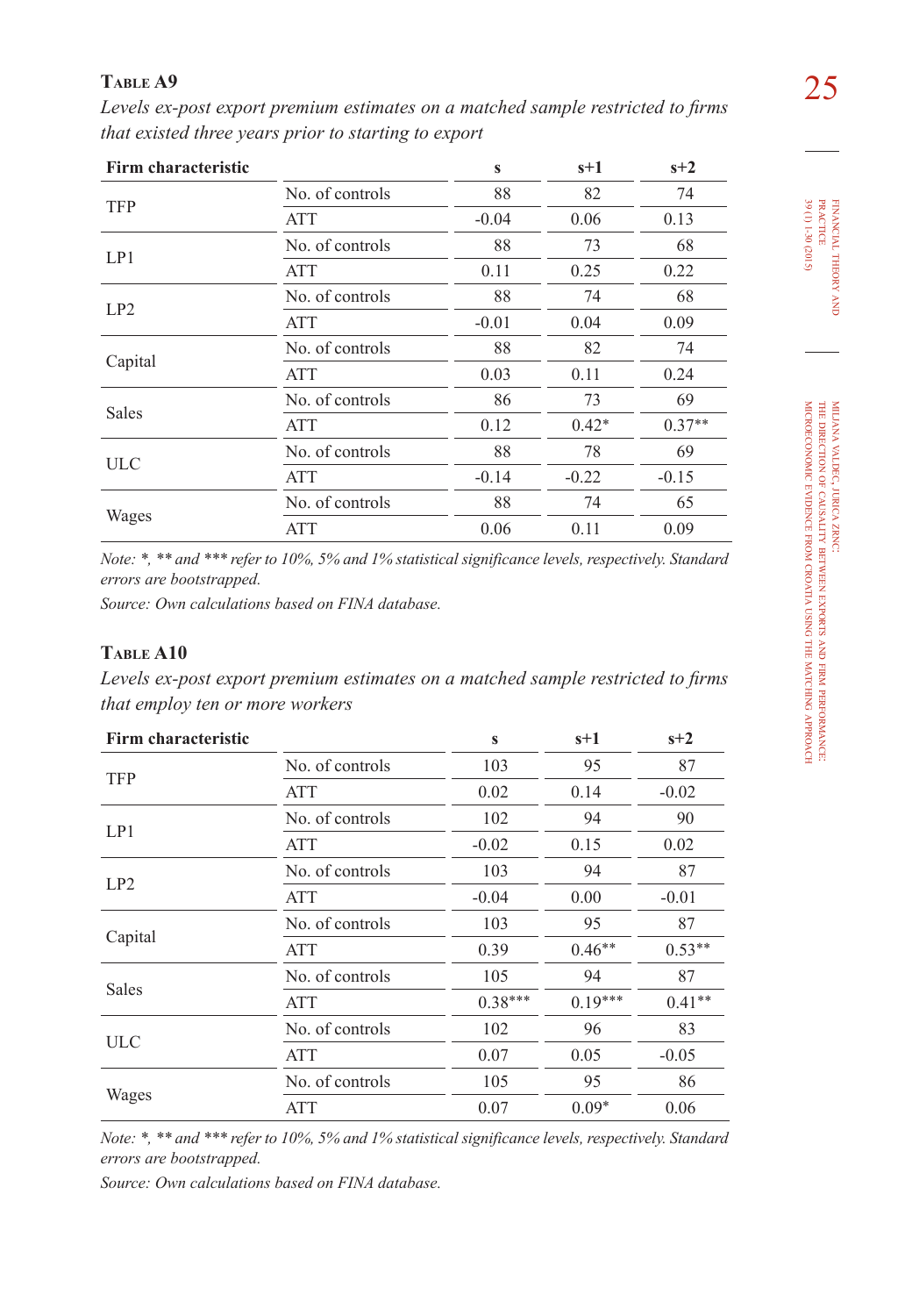# 26 **Table A11**

*Growth rate ex-post export premium estimates on a matched sample restricted to firms that existed three years prior to starting to export*

| Firm characteristic |                 | $\mathbf{s}$ | $s+1$     | $s+2$   | cum       |
|---------------------|-----------------|--------------|-----------|---------|-----------|
| <b>TFP</b>          | No. of controls | 88           | 82        | 74      | 74        |
|                     | <b>ATT</b>      | 0.02         | 0.07      | 0.02    | 0.10      |
|                     | No. of controls | 88           | 73        | 66      | 66        |
| LP1                 | <b>ATT</b>      | 0.07         | 0.21      | $-0.07$ | 0.08      |
| LP2                 | No. of controls | 88           | 74        | 66      | 66        |
|                     | <b>ATT</b>      | 0.11         | 0.00      | 0.04    | 0.00      |
|                     | No. of controls | 88           | 82        | 74      | 74        |
| Capital             | <b>ATT</b>      | 0.75         | 0.30      | 0.45    | 3.10      |
|                     | No. of controls | 86           | 73        | 64      | 64        |
| <b>Sales</b>        | <b>ATT</b>      | $0.26*$      | $0.19***$ | 0.08    | $0.26***$ |
|                     | No. of controls | 88           | 77        | 64      | 64        |
| <b>ULC</b>          | <b>ATT</b>      | $-0.22$      | 0.06      | $-0.17$ | $-0.19$   |
|                     | No. of controls | 88           | 74        | 61      | 61        |
| Wages               | <b>ATT</b>      | 0.10         | $0.09**$  | $-0.01$ | 0.07      |

*Note: \*, \*\* and \*\*\* refer to 10%, 5% and 1% statistical significance levels, respectively. Standard errors are bootstrapped.*

*Source: Own calculations based on FINA database.*

## **Table A12**

*Growth rate ex-post export premium estimates on a matched sample restricted to firms that employ ten or more workers*

| Firm characteristic |                 | $\mathbf{s}$ | $s+1$ | $s+2$   | cum      |
|---------------------|-----------------|--------------|-------|---------|----------|
|                     | No. of controls | 103          | 95    | 84      | 84       |
| <b>TFP</b>          | ATT             | 0.11         | 0.17  | $-0.08$ | 0.02     |
|                     | No. of controls | 102          | 94    | 86      | 86       |
| LP1                 | <b>ATT</b>      | 0.06         | 0.20  | $-0.09$ | 0.06     |
| LP2                 | No. of controls | 103          | 94    | 83      | 83       |
|                     | ATT             | 0.05         | 0.09  | 0.00    | 0.05     |
|                     | No. of controls | 103          | 95    | 84      | 84       |
| Capital             | ATT             | 48.95        | 0.14  | 0.32    | 2.58     |
|                     | No. of controls | 105          | 94    | 84      | 84       |
| Sales               | <b>ATT</b>      | $2.11***$    | 0.11  | 0.05    | $0.11**$ |
|                     | No. of controls | 102          | 96    | 83      | 83       |
| <b>ULC</b>          | <b>ATT</b>      | 0.39         | 0.00  | $-0.06$ | $-0.15$  |
|                     | No. of controls | 105          | 95    | 83      | 83       |
| Wages               | <b>ATT</b>      | 0.12         | 0.03  | $-0.02$ | 0.01     |
|                     |                 |              |       |         |          |

*Note: \*, \*\* and \*\*\* refer to 10%, 5% and 1% statistical significance levels, respectively. Standard errors are bootstrapped.*

*Source: Own calculations based on FINA database.*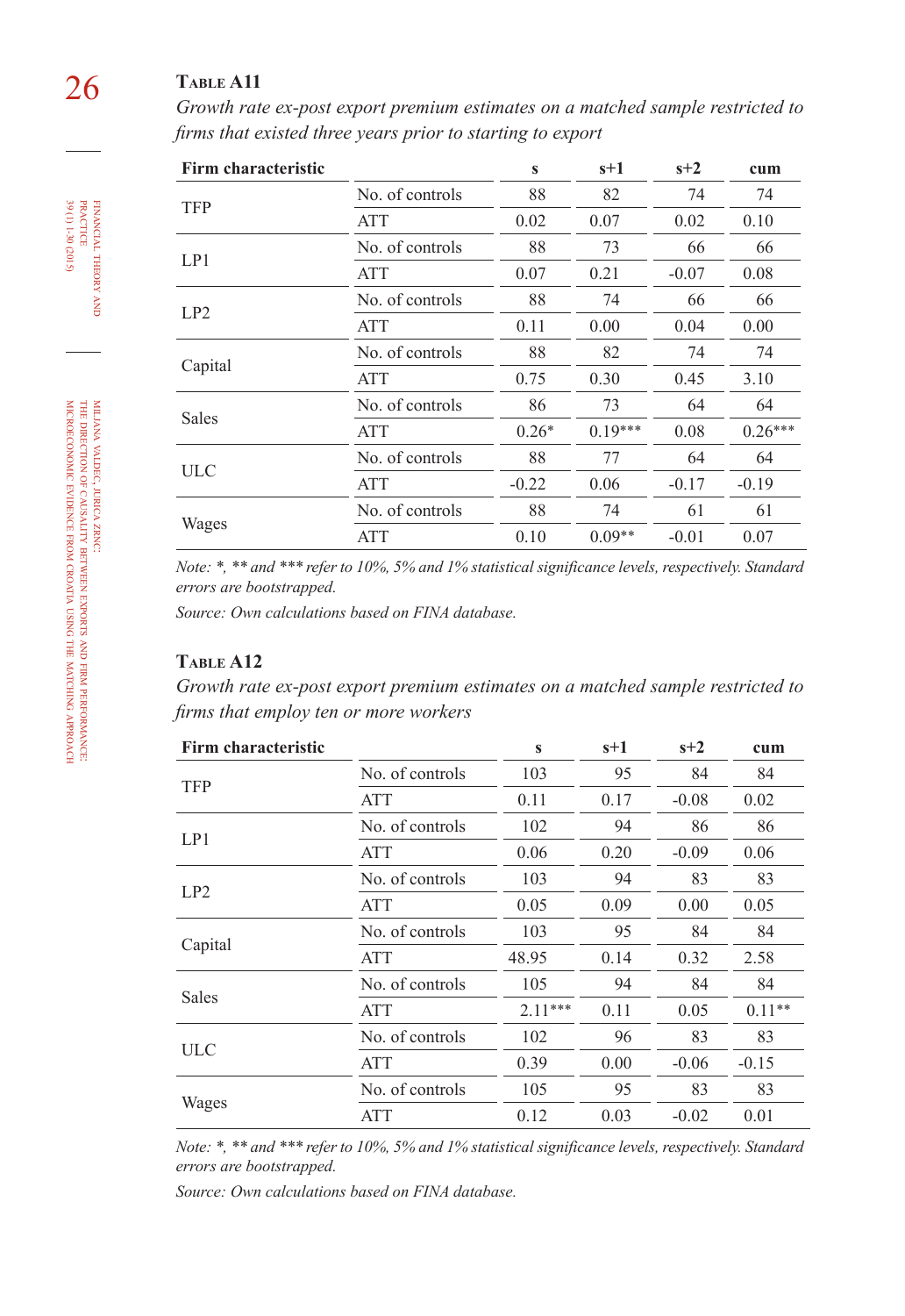- 27 **REFERENCES** 1. Ackerberg, D., Caves, K. and Garth, F., 2006. Structural identification of production functions. *MPRA Paper*, No. 38349. Available at: <[http://mpra.ub.uni](http://mpra.ub.uni-muenchen.de/38349/)[muenchen.de/38349](http://mpra.ub.uni-muenchen.de/38349/)/>.
- 2. Alvarez, R. and López, R. A., 2005. Exporting and Performance: Evidence from Chilean Plants. *Canadian Journal of Economics*, 38(4), pp. 1384-1400. doi: [10.1111/j.0008-4085.2005.00329.](http://dx.doi.org/10.1111/j.0008-4085.2005.00329.x)x
- 3. Arnold, J. H. and Hussinger, K., 2005. Export Behavior and Firm Productivity in German Manufacturing: A Firm-Level Analysis. *Review of World Economics*, 141(2), pp. 219-243. doi: [10.1007/s10290-005-0026-8](http://dx.doi.org/10.1007/s10290-005-0026-8)
- 4. Aw, B. Y., Chung, S. and Roberts, M. J., 2000. Productivity and Turnover in the Export Market: Micro-level Evidence from the Republic of Korea and Taiwan (China). *The World Bank Economic Review,* 14(1), pp. 65-90. doi: [10.1093/wber/14.1.6](http://dx.doi.org/10.1093/wber/14.1.65)5
- 5. Baldwin, R., 2000. Trade and Growth: Still Disagreement about the Relationships. *Organisation for Economic Co-operation and Development Working Paper.* ECO/WKP(2000)37. Available at: <http://www.oecd.org/eco/growth/ 1885708.pdf>.
- 6. Becker, S. O. and Ichino, A., 2002. Estimation of average treatment effects based on propensity scores. *The Stata Journal*, 2(4), pp. 358-377. Available at: <<http://www.stata-journal.com/sjpdf.html?articlenum=st0026>>.
- 7. Bernard, A. B. and Jensen, B., 1995. Exporters, Jobs, and Wages in U.S. Manufacturing: 1976-1987. *Brookings Papers on Economic Activity. Microeconomics,* pp. 67-119. doi: [10.2307/253477](http://dx.doi.org/10.2307/2534772)2
- 8. Bernard, A. B. and Jensen, B., 1999. Exceptional Exporter Performance: Cause, Effect, or Both? *Journal of International Economics,* 47(1), pp. 1-25. doi: [10.1016/S0022-1996\(98\)00027-](http://dx.doi.org/10.1016/S0022-1996(98)00027-0)0
- 9. Bernard, A. B. and Jensen, B., 2004a. Exporting and Productivity in the USA. *Oxford Review of Economic Policy,* 20(3), pp. 343-357. doi: [10.1093/oxrep/](http://dx.doi.org/10.1093/oxrep/grh020) [grh020](http://dx.doi.org/10.1093/oxrep/grh020)
- 10. Bernard, A. B. and Jensen, B., 2004b. Why Some Firms Export. *Review of Economics and Statistics,* 86(2), pp. 561-569. doi: [10.1162/00346530432303](http://dx.doi.org/10.1162/003465304323031111) [1111](http://dx.doi.org/10.1162/003465304323031111)
- 11. Bernard, A. B. and Wagner, J., 1997. Exports and Success in German Manufacturing. *Review of World Economics*/*Weltwirtschaftliches Archiv*, 133(1), pp. 134-137. doi: [10.1007/BF0270768](http://dx.doi.org/10.1007/BF02707680)0
- 12. Bernard, A. B. and Wagner, J., 2001. Export Entry and Exit by German Firms. *Review of World Economics/WeltwirtschaftlichesArchiv*, 137(1), pp. 105-123. Available at: <http://link.springer.com/article/10.1007%2FBF02707602#page-1>.
- 13. Bigsten, A. [et al.], 2004. Do African Manufacturing Firms Learn from Exporting? *Journal of Development Studies*, 40(3), pp. 115-141. doi: [10.1080/0](http://dx.doi.org/10.1080/0022038042000213229) [022038042000213229](http://dx.doi.org/10.1080/0022038042000213229)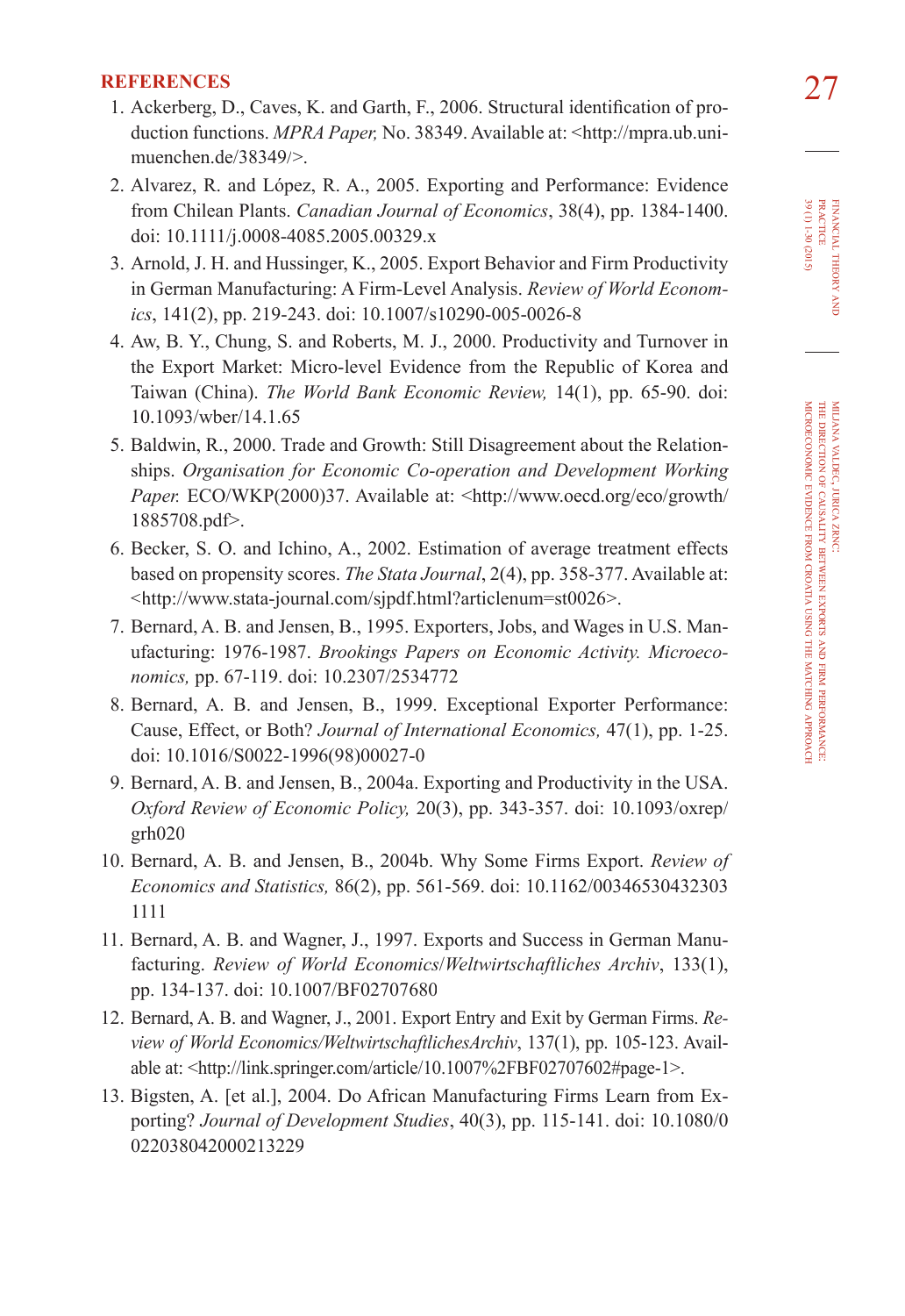- 28 14. Blanes-Cristóbal, J. V. [et al.], 2008. Do sunk exporting costs differ among markets? Evidence from Spanish manufacturing firms. *Economics Letters,*  101(1), pp. 110-112. doi: [10.1016/j.econlet.2008.06.01](http://dx.doi.org/10.1016/j.econlet.2008.06.012)2
	- 15. Blundell, R. and Costa Dias, M., 2000. Evaluation Methods for Non-Experimental Data. Fiscal Studies, 21(4), pp. 427-468. doi: [10.1111/j.1475-](http://dx.doi.org/10.1111/j.1475-5890.2000.tb00031.x) [5890.2000.tb00031.](http://dx.doi.org/10.1111/j.1475-5890.2000.tb00031.x)x
	- 16. Castellani, D., 2002. Export Behavior and Productivity Growth: Evidence from Italian Manufacturing Firms. *Review of World Economics/Weltwirtschaftliches Archiv*, 138(4), pp. 605-628. doi: [10.1007/BF0270765](http://dx.doi.org/10.1007/BF02707654)4
	- 17. Clerides, S. K., Lach, S. and Tybout, J., 1998. Is Learning-by-Exporting Important? Micro Dynamic Evidence from Colombia, Morocco, and Mexico. *Quarterly Journal of Economics*, 113(3), pp. 903-947. doi: [10.1162/00335539855578](http://dx.doi.org/10.1162/003355398555784)4
	- 18. CGD Commission on growth and development, 2008. *The Growth Report Strategies for Sustained Growth and Inclusive Development*. Available at: <http://siteresources.worldbank.org/EXTPREMNET/Resources/489960- 1338997241035/Growth\_Commission\_Final\_Report.pdf>.
	- 19. Damijan, J. P., Polanec, S. and Prasnikar, J., 2004. Self-selection, Export Market Heterogeneity and Productivity Improvements: Firm-level Evidence from Slovenia. *LICOS Discussion Paper*, No. 148. Available at: <http://www.econ. kuleuven.be/licos/publications/dp/dp148.pdf>.
	- 20. Damijan, J. P. and Kostevc, C., 2006. Learning-by-exporting: Continuous productivity improvements or capacity utilization effects? Evidence from Slovenian Firms. *Review of World Economics,* 142(3), pp. 599-614. doi: [10.1007/](http://dx.doi.org/10.1007/s10290-006-0083-7) [s10290-006-0083-7](http://dx.doi.org/10.1007/s10290-006-0083-7)
	- 21. Damijan, J. P., Polanec, S. and Prasnikar, J., 2007. Outward FDI and Productivity: Micro-evidence from Slovenia. *The World Economy,* 30(1), pp. 135- 155. doi: [10.1111/j.1467-9701.2007.00876.](http://dx.doi.org/10.1111/j.1467-9701.2007.00876.x)x
	- 22. De Loecker, J., 2007. Do exports generate higher productivity? Evidence from Slovenia. *Journal of International Economics,* 73(1), pp. 69-98. doi: [10.1016/](http://dx.doi.org/10.1016/j.jinteco.2007.03.003) [j.jinteco.2007.03.00](http://dx.doi.org/10.1016/j.jinteco.2007.03.003)3
	- 23. Delgado, M., Farinas, J. C. and Ruano, S., 2002. Firm Productivity and Export Markets: A Nonparametric Approach. *Journal of International Economics*, 57(2), pp. 397-422. doi: [10.1016/S0022-1996\(01\)00154-](http://dx.doi.org/10.1016/S0022-1996(01)00154-4)4
	- 24. ECB, 2014. Micro-based evidence of EU competitiveness: The COMPNET database. *ECB Working paper series,* No. 1634. Available at: <http://www. ecb.europa.eu/pub/pdf/scpwps/ecbwp1634.pdf>.
	- 25. Eurostat. *Aggregations of manufacturing based on NACE Rev. 2.* Available at: <http://epp.eurostat.ec.europa.eu/cache/ITY\_SDDS/Annexes/htec\_esms\_ an3.pd $f$  >.
	- 26. Galac, T., 2014. *Mikroekonomski aspekti utjecaja globalne krize na rast nefinancijskih poduzeća u RH*. Zagreb: Hrvatska narodna banka.
	- 27. Girma, S., Greenaway, D. and Kneller, R., 2003. Export market exit and performance dynamics: a causality analysis of matched firms. *Economics Letters,*  80, pp. 181-187. doi: [10.1016/S0165-1765\(03\)00092-](http://dx.doi.org/10.1016/S0165-1765(03)00092-2)2
	- 28. Girma, S., Greenaway, D. and Kneller, R., 2004. Does Exporting Lead to Better Performance? A Microeconometric Analysis of Matched Firms. *Review of*

practice

valdec, jurica

direction of causality

evidence

from croatia using the matching zrnc:

between

exports à firm

performance:

approach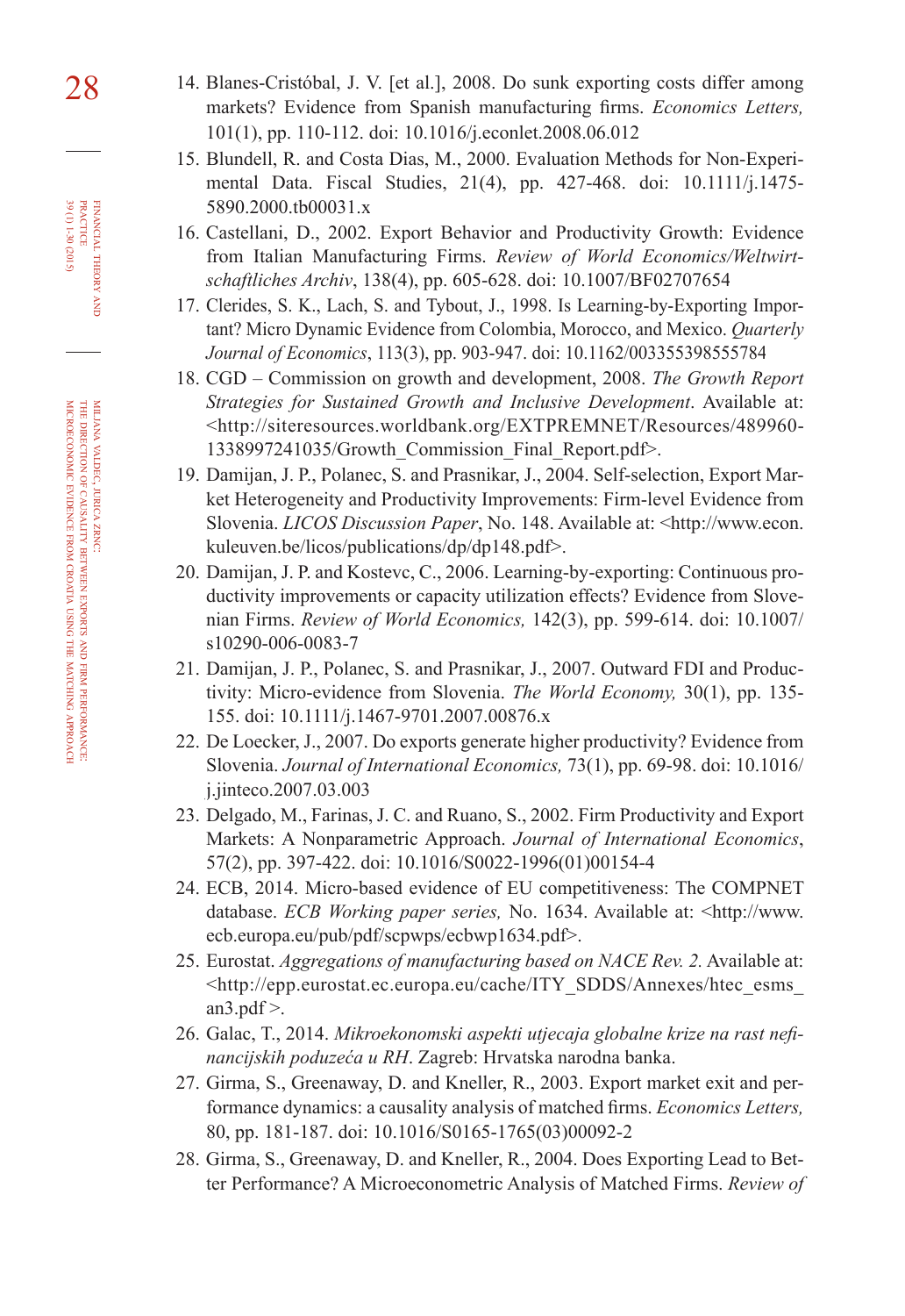- 29. Giles, J. A. and Williams, C. L., 2000a. Export-led growth: a survey of the empirical literature and some non-causality results. Part I. *Journal of International Trade & Economic Development,* 9(4), pp. 261-337. doi: [10.1080/0963](http://dx.doi.org/10.1080/09638190050086177) [8190050086177](http://dx.doi.org/10.1080/09638190050086177)
- 30. Giles, J. A. and Williams, C. L., 2000b. Export-led growth: a survey of the empirical literature and some non-causality results. Part II. *Journal of International Trade & Economic Development,* 9(4), pp. 445-470. doi: [10.1080/0963](http://dx.doi.org/10.1080/096381900750056867) [81900750056867](http://dx.doi.org/10.1080/096381900750056867)
- 31. ISGEP-International Study Group on Exports and Productivity, 2008. Understanding Cross-Country Differences in Exporter Premia: Comparable Evidence for 14 Countries. *Review of World Economics*, 144(4), pp. 596-635. [10.1007/s10290-008-0163-](http://dx.doi.org/10.1007/s10290-008-0163-y)y
- 32. Kraay, A., 1999. Exportations et Performances Economiques: Etude d'un Panel d'Entreprises Chinoises. *Revue d'Economie du Développement,* 7(1-2), pp. 183-207. Available at: <http://siteresources.worldbank.org/DEC/Resources/ExportsandEconomicPerformance.pdf>.
- 33. Levinsohn, J. and Petrin, A., 2003. Estimating Production Functions Using Inputs to Control for Unobservables. *Review of Economic Studies*, 70(2), pp. 317-341. doi: [10.1111/1467-937X.0024](http://dx.doi.org/10.1111/1467-937X.00246)6
- 34. Lukinić-Čardić, G., 2012. *Proizvodnost i izvoz u Hrvatskoj*. Magistarski rad.
- 35. Olley, G. S. and Pakes, A., 1996. The dynamics of productivity in the telecommunications equipment industry. *Econometrica*, 64(6), pp. 1263-1297. doi: [10.2307/217183](http://dx.doi.org/10.2307/2171831)1
- 36. Roberts, M. J. and Tybout, J., 1997. The Decision to Export in Colombia: An Empirical Model of Entry with Sunk Costs. *American Economic Review,* 87(4), pp. 545-564. Available at: <http://www.econ.psu.edu/~mroberts/pubaer.pdf >.
- 37. Rosenbaum, P. R. and Rubin, D., 1983. The Central Role of the Propensity Score in Observational Studies for Causal Effects. *Biometrika*, 70(1), pp. 41- 55. doi: [10.1093/biomet/70.1.4](http://dx.doi.org/10.1093/biomet/70.1.41)1
- 38. Serti, F. and Tomasi, C., 2007. Self-Selection and Post-Entry effects of Exports: Evidence from Italian Manufacturing firms. *LEM Papers Series.* No. 2007/20. Available at: <http://www.lem.sssup.it/WPLem/files/2007-20.pdf>.
- 39. Serti, F. and Tomasi, C., 2009. Self-selection along different export and import markets. Laboratory of Economics and Management – Sant'Anna School of Advanced Studies LEM. *Working Paper 2009/18*. Available at: <http://econpapers.repec.org/paper/ssalemwps/2009\_2f18.htm >.
- 40. Silva, A., Afonso, O. and Africano, A. P., 2010a. Do Portugese Manufacturing Firms Self Select to Exports? Universidade de Porto FEP. *Working Papers* No. 371. Available at: <http://www.fep.up.pt/investigacao/workingpapers/10.04.22\_ wp $371$ .pdf  $>$ .